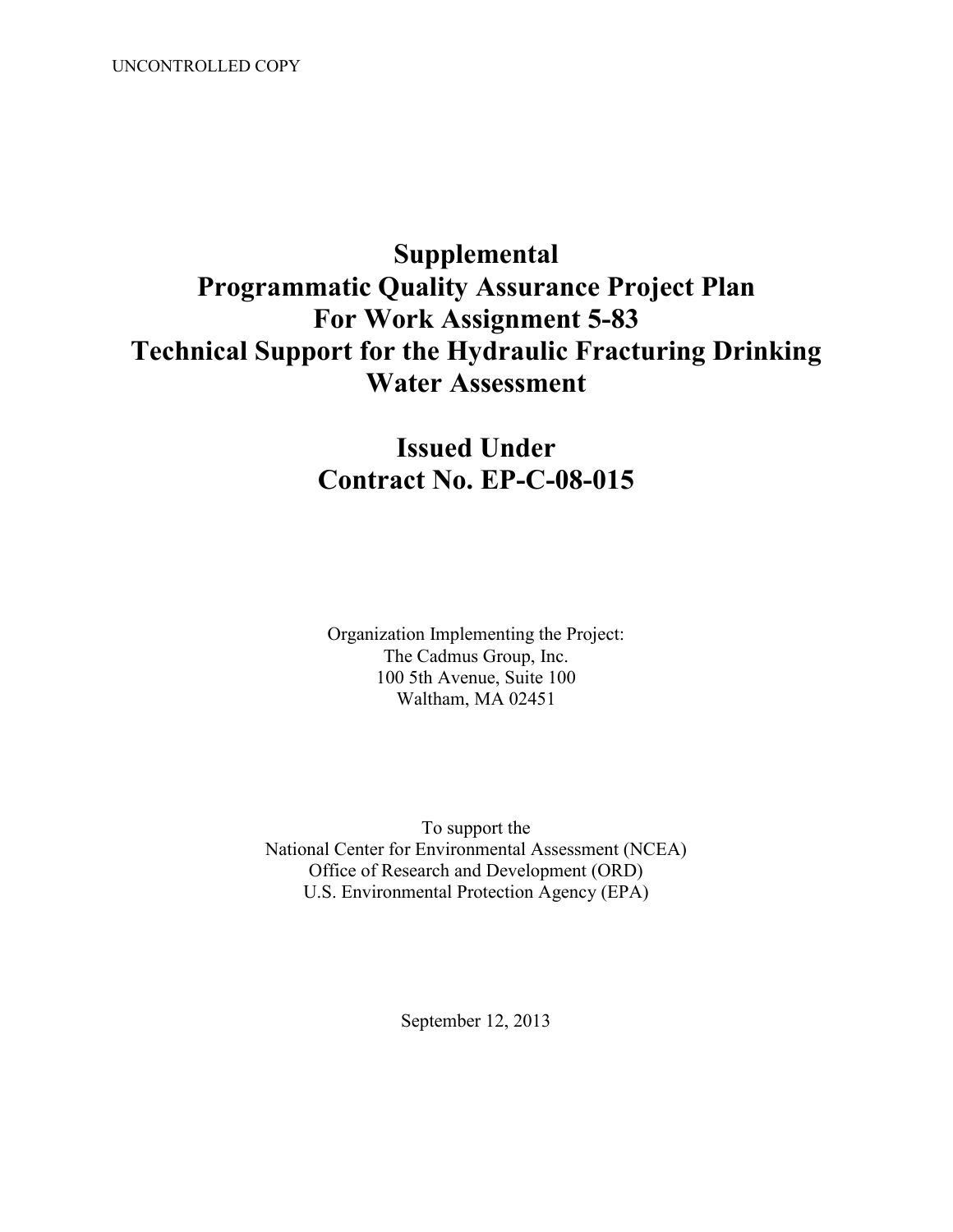### **GROUP A: PROJECT MANAGEMENT**

**A1. Title and Approval Sheet** 

# **Programmatic Quality Assurance Project Plan Supplement For Work Assignment 5-83: Technical Support for the Hydraulic Fracturing Drinking Water Assessment**

Organization Implementing the Project: The Cadmus Group, Inc. 100 5th Avenue, Suite 100 Waltham, MA 02451

| <b>Approving Officials:</b>                                  | <b>Approval Dates:</b> |  |  |
|--------------------------------------------------------------|------------------------|--|--|
|                                                              |                        |  |  |
| $\sqrt{s}$                                                   | 9/27/13                |  |  |
| <b>Caroline Ridley</b>                                       | Date                   |  |  |
| Contracting Officer's Representative, ORD-NCEA, EPA          |                        |  |  |
|                                                              |                        |  |  |
| $\sqrt{s}$                                                   | 9/27/13<br>Date        |  |  |
| Cheryl Itkin<br>Director of Quality Assurance, ORD-NCEA, EPA |                        |  |  |
|                                                              |                        |  |  |
|                                                              |                        |  |  |
| /s/                                                          | 9/27/13                |  |  |
| Chi Ho Sham                                                  | Date                   |  |  |
| Program Manager and Senior Technical Advisor,                |                        |  |  |
| The Cadmus Group, Inc.                                       |                        |  |  |
|                                                              |                        |  |  |
| $\sqrt{s/}$                                                  | 9/27/13                |  |  |
| Jonathan Koplos                                              | Date                   |  |  |
| Project Manager, The Cadmus Group, Inc.                      |                        |  |  |
|                                                              |                        |  |  |
| $\sqrt{s}$                                                   | 9/27/13                |  |  |
| Donna Jensen                                                 | Date                   |  |  |
| QA Lead Reviewer, The Cadmus Group, Inc.                     |                        |  |  |
|                                                              |                        |  |  |

Effective Date: September 12, 2013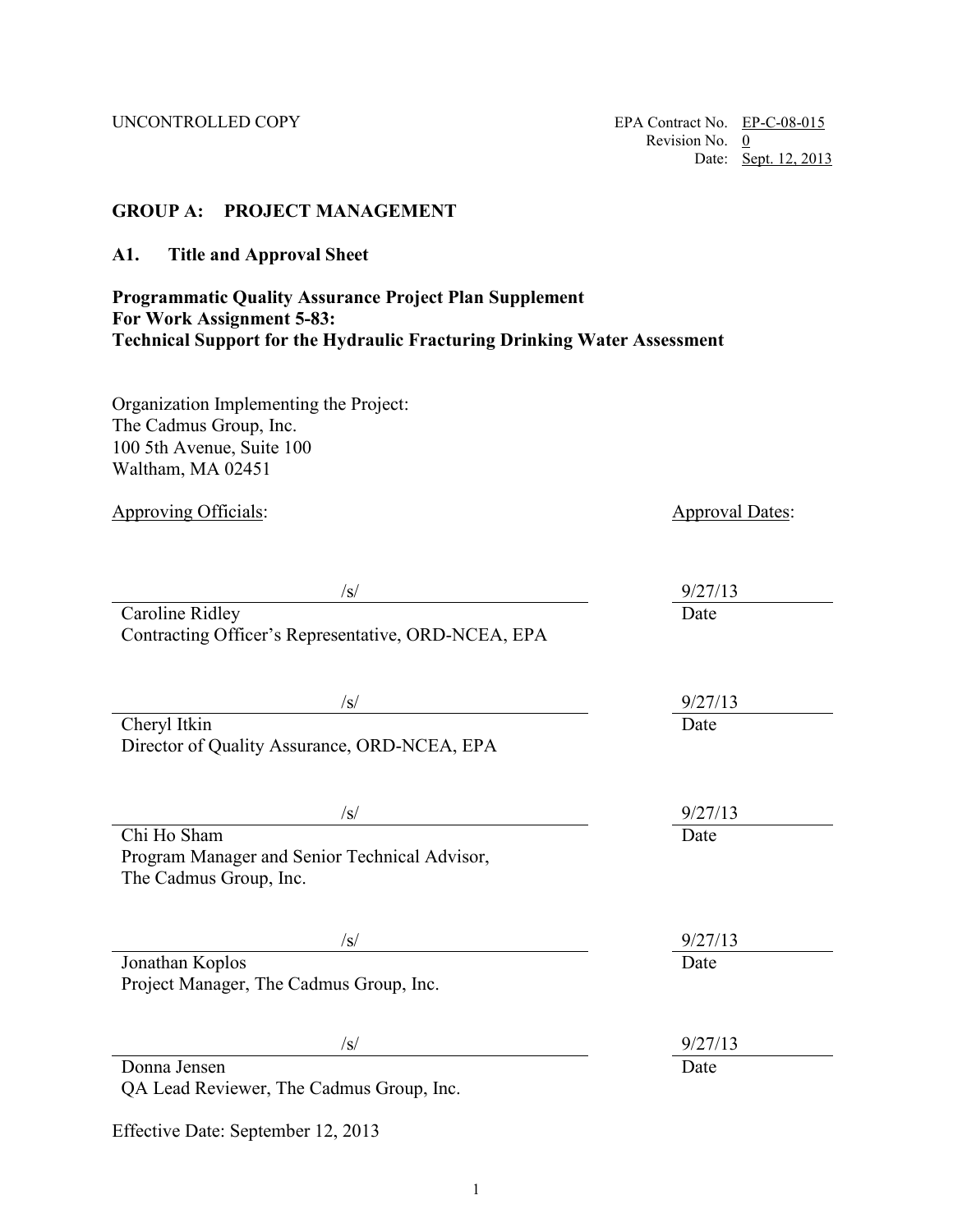### **Disclaimer**

 $\overline{a}$ 

 the research study addressed under work assignment 5-83 (WA 5-83). Mention of trade names or EPA does not consider this internal planning document an official Agency dissemination of information under the Agency's Information Quality Guidelines because it is not being used to formulate or support a regulation or guidance or to represent a final Agency decision or position. This planning document describes the overall quality assurance approach that will be used during commercial products in this planning document does not constitute endorsement or recommendation for use.

### The EPA Quality System and the Hydraulic Fracturing Drinking Water Assessment **(EPA Office of Research and Development Quality Assurance Category 1)**

 QMP, as was done for the EPA's *Study of the Potential Impacts of Hydraulic Fracturing (HF)*  procedures used to plan, implement, and assess the effectiveness of the quality system. EPA's address questions posed by EPA about the HF water cycle and are described in the *Plan to Study*  EPA requires that all data collected for the characterization of environmental processes and conditions are of the appropriate type and quality for their intended use. This is accomplished through an Agency-wide quality system for environmental data. Components of the EPA quality system can be found at [http://www.epa.gov/quality/. EP](http://www.epa.gov/quality/)A policy is based on the national consensus standard ANSI/ASQ E4-2004 *Quality Systems for Environmental Data and Technology Programs: Requirements with Guidance for Use*. This standard recommends a tiered approach that includes the development and use of Quality Management Plans (QMPs). The organizational units in EPA that generate and/or use environmental data are required to have Agency-approved QMPs. Programmatic QMPs are also written when program managers and their Quality Assurance (QA) staff decide a program is of sufficient complexity to benefit from a *on Drinking Water Resources*. The HF QMP describes the program's organizational structure, defines and assigns QA and quality control (QC) responsibilities, and describes the processes and HF QMP is then supported by project-specific QA project plans (QAPPs). The EPA QAPPs provide the technical details and associated QA/QC procedures for the research projects that *the Potential Impacts of Hydraulic Fracturing on Drinking Water Resources* (EPA/600/R-11/122 dated November 20[1](#page-2-0)1<sup>1</sup>). The results of the research projects will provide the foundation for EPA's 2014 HF report.

This Cadmus project-level Programmatic Quality Assurance Program Plan (PQAPP) supplements Cadmus' contract-level PQAPP and complements EPA's National Center for Environmental Assessment's (NCEA's) "Quality Assurance Project Plan (QAPP) for Data and Literature Evaluation for the EPA's Study of the Potential Impacts of Hydraulic Fracturing (HF) on Drinking Water Resources" (Revision 1, September 2013).

This PQAPP Supplement provides information concerning efforts to collect, compile, and analyze data; organize and identify literature and contributed comments relevant to the Hydraulic Fracturing Drinking Water Assessment (HFDWA); evaluate and track data, literature, reports, and other documents considered for use in the HFDWA; and provide technical subject matter and writing assistance for the HFDWA.

<span id="page-2-0"></span><sup>&</sup>lt;sup>1</sup> http://www2.epa.gov/sites/production/files/documents/hf\_study\_plan\_110211\_final\_508.pdf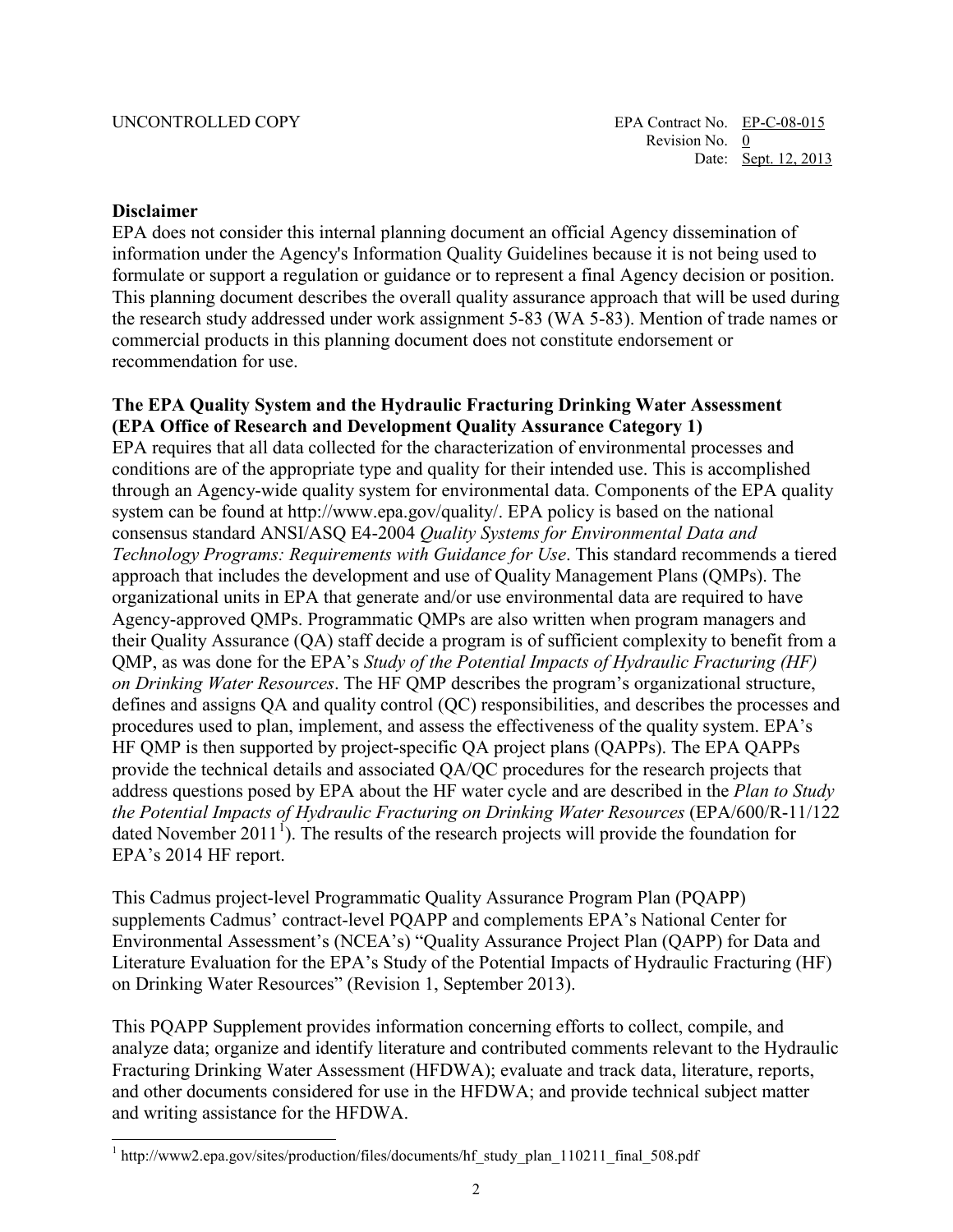# <span id="page-3-0"></span>A2. Table of Contents

| <b>GROUP A:</b> |           |  |
|-----------------|-----------|--|
| A1.             |           |  |
| A2.             |           |  |
| A3.             |           |  |
| A4.             |           |  |
| A5.             |           |  |
| A6.             |           |  |
| A7.             |           |  |
| A8.             |           |  |
| A9.             |           |  |
|                 |           |  |
| B1.             | Sampling. |  |
| <b>B2.</b>      |           |  |
| <b>B</b> 3.     |           |  |
| <b>B4.</b>      |           |  |
| <b>B5.</b>      |           |  |
| <b>B6.</b>      |           |  |
| <b>B7.</b>      |           |  |
| <b>B8.</b>      |           |  |
| B9.             |           |  |
| B10.            |           |  |
| B11.            |           |  |
|                 |           |  |
| C1.             |           |  |
| C2.             |           |  |
| <b>GROUP D:</b> |           |  |
| D1.             |           |  |
| D2.             |           |  |
| D3.             |           |  |
|                 |           |  |
|                 |           |  |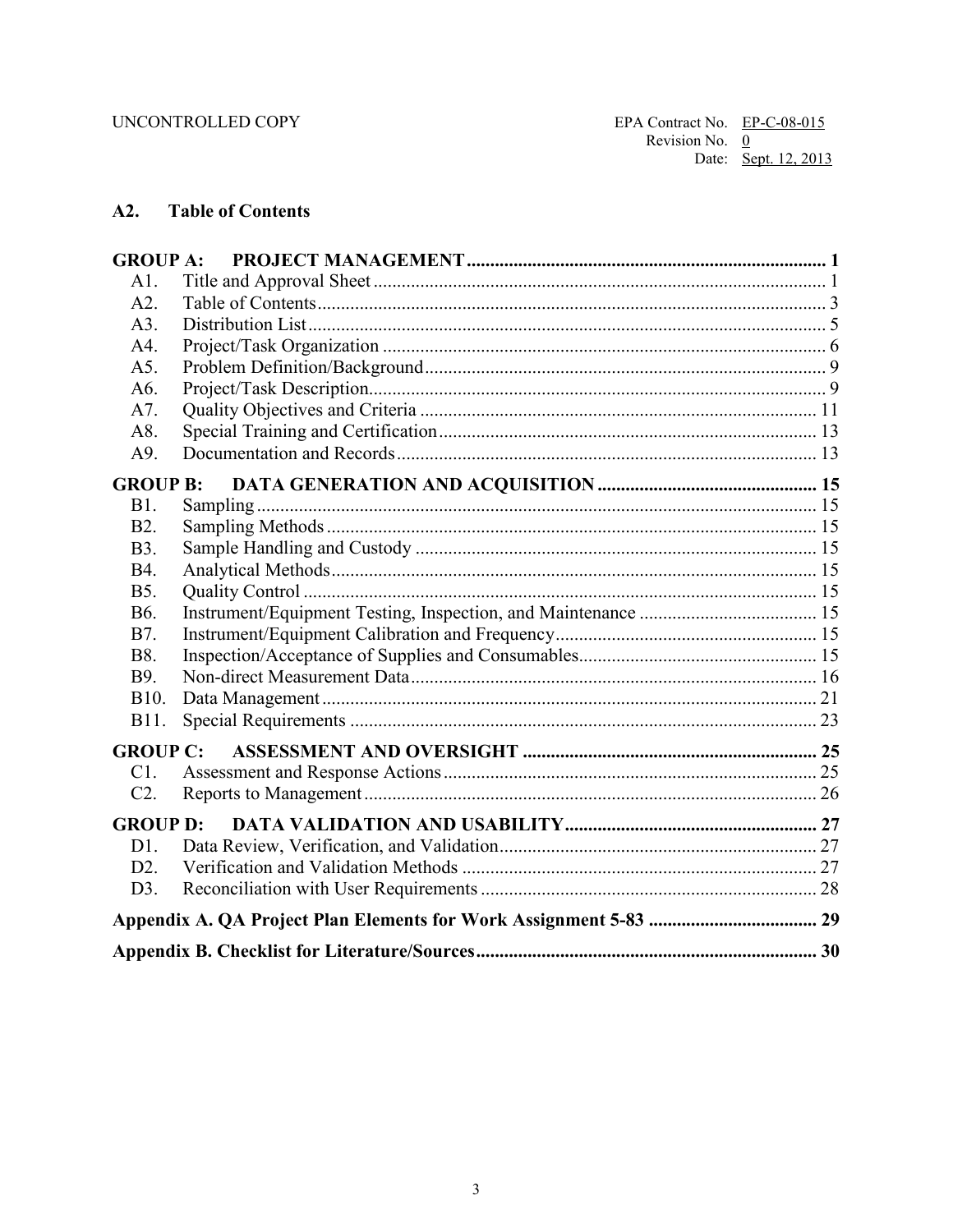# **List of Acronyms**

| <b>CFR</b>   | Code of Federal Regulations                           |
|--------------|-------------------------------------------------------|
| <b>COR</b>   | Contracting Officer's Representative                  |
| <b>DQOs</b>  | Data Quality Objectives                               |
| EPA          | U.S. Environmental Protection Agency                  |
| <b>HERO</b>  | Health and Environmental Research Online              |
| HF           | <b>Hydraulic Fracturing</b>                           |
| <b>HFDWA</b> | <b>Hydraulic Fracturing Drinking Water Assessment</b> |
| <b>NCEA</b>  | National Center for Environmental Assessment          |
| NGO          | Non-Governmental Organization                         |
| <b>NTRL</b>  | National Technical Reports Library                    |
| <b>ORD</b>   | Office of Research and Development                    |
| <b>PQAPP</b> | Programmatic Quality Assurance Project Plan           |
| QA           | <b>Quality Assurance</b>                              |
| QAPP         | <b>Quality Assurance Project Plan</b>                 |
| QAO          | <b>Quality Assurance Officer</b>                      |
| QC           | <b>Quality Control</b>                                |
| QMP          | <b>Quality Management Plan</b>                        |
| <b>SAB</b>   | <b>Science Advisory Board</b>                         |
| <b>SDWA</b>  | Safe Drinking Water Act                               |
| <b>TRID</b>  | <b>Transport Research International Database</b>      |
| U.S.C.       | <b>United States Code</b>                             |
| <b>WA</b>    | Work Assignment                                       |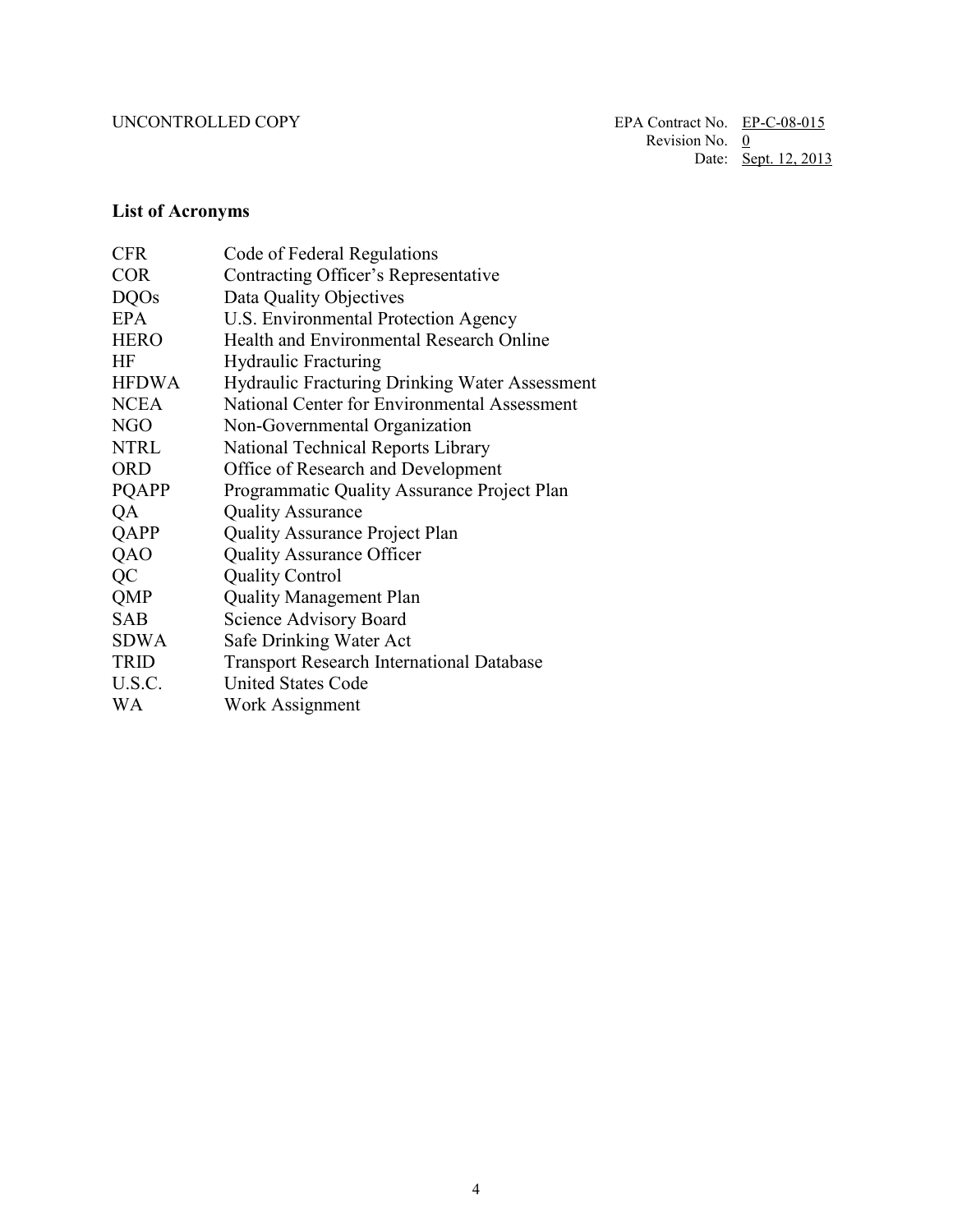### <span id="page-5-0"></span>**A3. Distribution List**

### **U.S. Environmental Protection Agency**

Cathy Basu, Contract Officer Caroline Ridley, Contracting Officer's Representative Stephen LeDuc, Alternate Contracting Officer's Representative Nancy Parrotta, Project Officer Cheryl Itkin, Director of Quality Assurance, ORD-NCEA, EPA

### **The Cadmus Group, Inc**.

 Gene Fax, Quality Assurance Manager Dr. Chi Ho Sham, Program Manager and Senior Technical Lead Dr. Jonathan Koplos, Project Manager Anne Jaffe Murray, Assistant Project Manager Donna Jensen, Quality Assurance Lead Reviewer Patricia Hertzler, Task Leader John Martin, Task Leader Dr. Glen Boyd, Task Leader Shari Ring, Task Leader Dr. Mary Ellen Tuccillo, Task Leader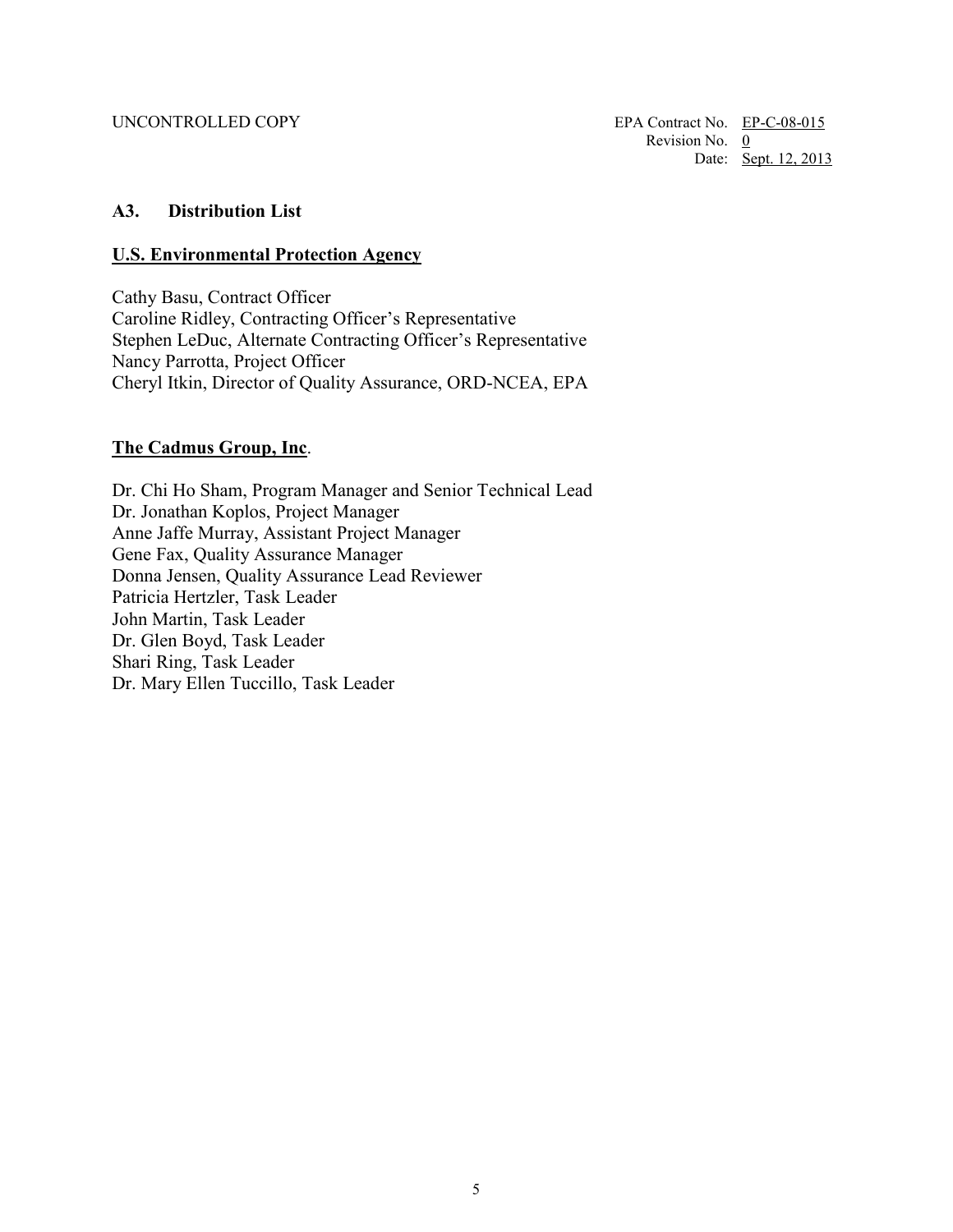### <span id="page-6-0"></span> **A4. Project/Task Organization**

 Under Contract Number EP-C-08-015, The Cadmus Group, Inc. (Cadmus) developed a No. EP-C-08-015 requires Cadmus to prepare a PQAPP Supplement to ensure the quality of Programmatic Quality Assurance Project Plan (PQAPP) covering the entire contract. As described by EPA's Requirements for Quality Assurance Project Plans (EPA QA/R-5, available at [www.epa.gov/quality,](http://www.epa.gov/quality) March 2001, page 8), a PQAPP "addresses the general, common activities of a program that are to be conducted at multiple locations over a long period of time." Because this plan may not cover all aspects of all work assignments issued under the contract, EPA may require supplements to the contract-level PQAPP upon issuance of the statements of work for applicable work assignments. Work Assignment 5-83 (WA 5-83) issued under Contract secondary data collected and used under this work assignment. This PQAPP Supplement describes how Cadmus will collect, compile, and analyze data to organize and identify literature and contributed comments relevant to the Hydraulic Fracturing Drinking Water Assessment (HFDWA); evaluate and track data, literature, reports, and other documents considered for use in the HFDWA; and provide technical subject matter and writing assistance for the HFDWA.

 not addressed because they are not relevant to this work assignment. Appendix A identifies the quality assurance (QA) elements that are addressed in the PQAPP for this contract, the elements that are addressed in this PQAPP Supplement, the elements that are addressed in the work plan for this work assignment, and the elements that are

 and Literature Evaluation QAPP), Revision 1 (September 2013) is incorporated into this Cadmus Cadmus will modify QA activities and this document accordingly. If there are any conflicts among the documents, Cadmus will work with NCEA to resolve the conflicts. From Cadmus' perspective, the QAPP developed by EPA's National Center for Environmental Assessment (NCEA), "Data and Literature Evaluation for the EPA's *Study of the Potential Impacts of Hydraulic Fracturing (HF) on Drinking Water Resources"* (NCEA Data PQAPP Supplement by reference, with critical content also included in this PQAPP Supplement for ease in referral. In the event that the NCEA Data and Literature Evaluation QAPP is revised,

### *A4.1 Roles and Responsibilities*

 Dr. Jonathan Koplos will serve as the Project Manager for WA 5-83 and as the Task Leader for certain work assignment tasks. Dr. Koplos is responsible for the day-to-day management of the work assignment and for the technical quality of the products to be provided. He will provide administrative and technical leadership throughout the duration of the work assignment, and will direct all activities of the project team, including the development of techniques and methods to meet the work assignment's objectives. Dr. Koplos will be responsible for maintaining the official, approved PQAPP Supplement and ensuring Cadmus personnel working on the work assignment receive the most updated version of the PQAPP Supplement and are trained on the procedures and requirements described herein.

Dr. Chi Ho Sham, a Cadmus Senior Vice President, will serve as the Program Manager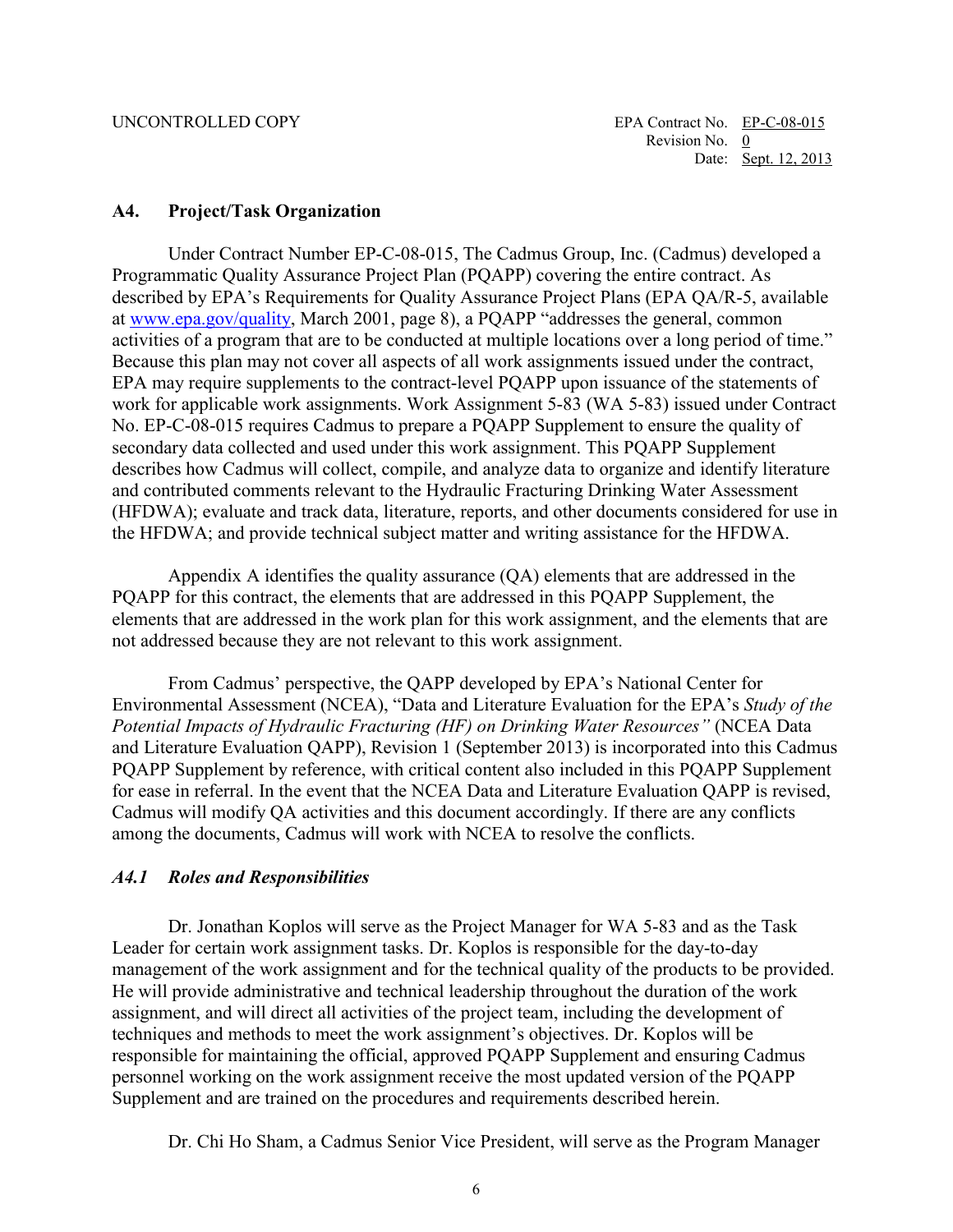implementation in support of the Safe Drinking Water Act (SDWA) and is an expert in the for this contract and will provide contractual and senior technical oversight for this work assignment. Dr. Sham has more than 20 years of experience with regulatory development and development and implementation of new drinking water and underground injection control regulations.

 relate to the objective of the project. For Work Assignment 5-83, Donna Jensen will serve in this performing reviews of the products of this work assignment and for ensuring the that QA As described in the PQAPP for this contract, the QA Officer (QAO) may assign a senior technical reviewer based on that person's field of expertise, education, and experience as they capacity as the QA Lead Reviewer, sometimes referred to as the Lead Product Reviewer. Ms. Jensen has no direct operational function on the project, which preserves her independence in activities are carried out.

 Ms. Anne Jaffe Murray, a Cadmus Senior Associate, will serve as Assistant Project Manager for this work assignment and the lead for Tasks 4 and 5. Additional Task Leaders on this work assignment include Ms. Patricia Hertzler, Mr. John Martin, Dr. Glen Boyd, Dr. Mary Ellen Tuccillo, and Ms. Shari Ring.

Exhibit 1 presents the organization and reporting and communication lines for the tasks addressed by this PQAPP Supplement.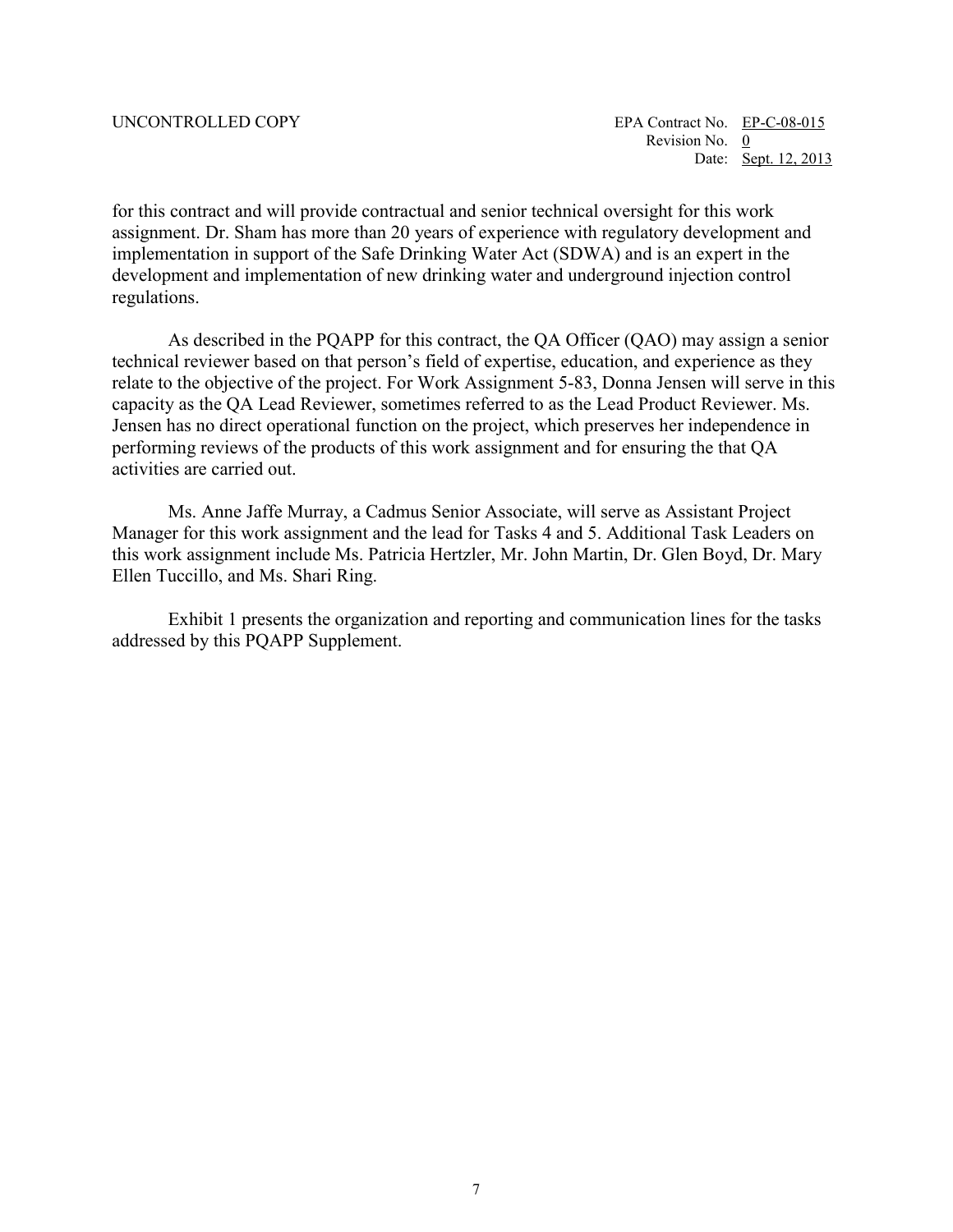UNCONTROLLED COPY EPA Contract No. EP-C-08-015 Revision No.  $0$ Date: <u>Sept. 12, 2013</u>



# **Exhibit 1: Project Organization**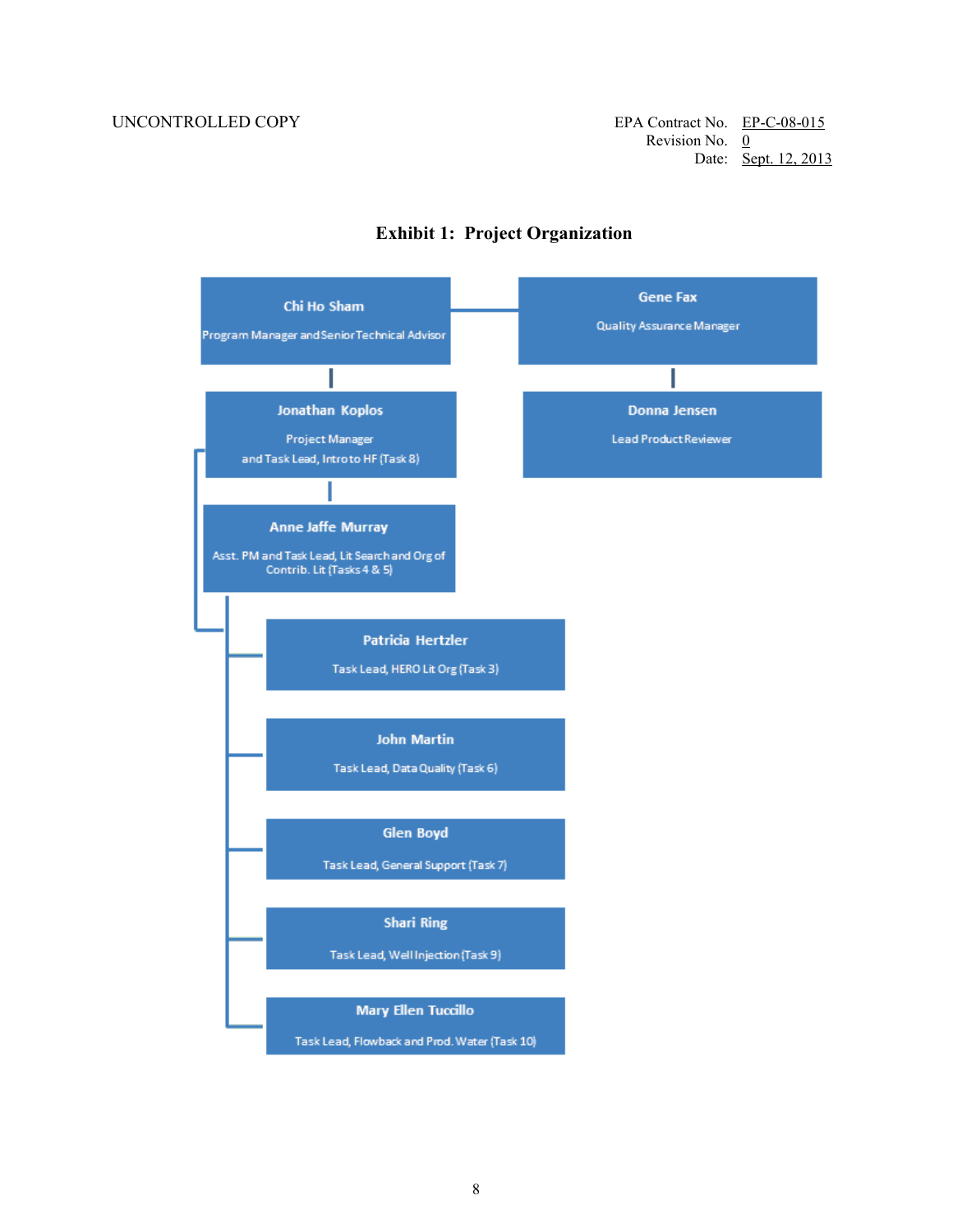### <span id="page-9-0"></span>**A5. Problem Definition/Background**

 of the potential impacts of HF on water resources. EPA researched and prepared the draft study July 2011. EPA published a study "progress report" in December 2012 In the 2010 Congressional Appropriations report, Congress asked EPA to prepare a study plan; the EPA Science Advisory Board (SAB) completed its review of the draft study plan in [\(http://www.epa.gov/hfstudy/pdfs/hf-report20121214.pdf\)](http://www.epa.gov/hfstudy/pdfs/hf-report20121214.pdf), with the final report scheduled for completion in late 2014.

 sources, and provide technical writing and editing to assist EPA in the development of the The HFDWA is anticipated to draw upon a broad group of data and information sources, including peer-reviewed journal articles, federal and state reports, research conducted by EPA as part of the HFDWA, publications from non-governmental organizations (NGOs), and the HF industry. Under this work assignment, Cadmus will search for and compile data and information from the scientific literature, provide expertise on the impacts of HF on drinking water resources, develop and maintain a working knowledge of EPA's Health and Environmental Research Online (HERO) database, assist in the management and upload of all HFDWA literature citations to the HERO database, compile and organize public comments regarding HF and drinking water supplies, track and record data quality evaluation information for compiled data and information **HFDWA** 

### <span id="page-9-1"></span>**A6. Project/Task Description**

WA 5-83 includes eight technical tasks (Tasks 3 - 10) that involve the collection and use new environmental measurements (i.e., primary data) will be required under this work of secondary data, data management, and/or modeling. The remaining tasks involve either administrative activities (Task 1: Work Plan, Progress Evaluations, and Monthly Progress Reports), HERO database training (Task 2: Develop and Maintain Working Knowledge of the HERO Database), or editorial contributions (Task 11: HFDWA Technical Editing Assistance) that do not involve data gathering, data management, or modeling, and to which this PQAPP Supplement does not apply. In addition to the QA procedures described in this PQAPP Supplement, Cadmus will follow the QA procedures in the NCEA Data and Literature Evaluation QAPP, which is incorporated by reference. It is not anticipated that the generation of assignment. Cadmus will revise this PQAPP Supplement if the generation of primary data is required.

 The eight technical tasks to which this PQAPP Supplement applies vary in terms of their need for use of secondary data, data management, and modeling:

 which have already been obtained by EPA. EPA will provide the reference titles to • Task 3 involves the compilation of, development of uniform citations for, and uploading to the HERO database of the approximately 2,000 citations related to HF, Cadmus. At the direction of the EPA COR, those articles that have undergone peer review will be flagged as such by Cadmus. This task requires data management and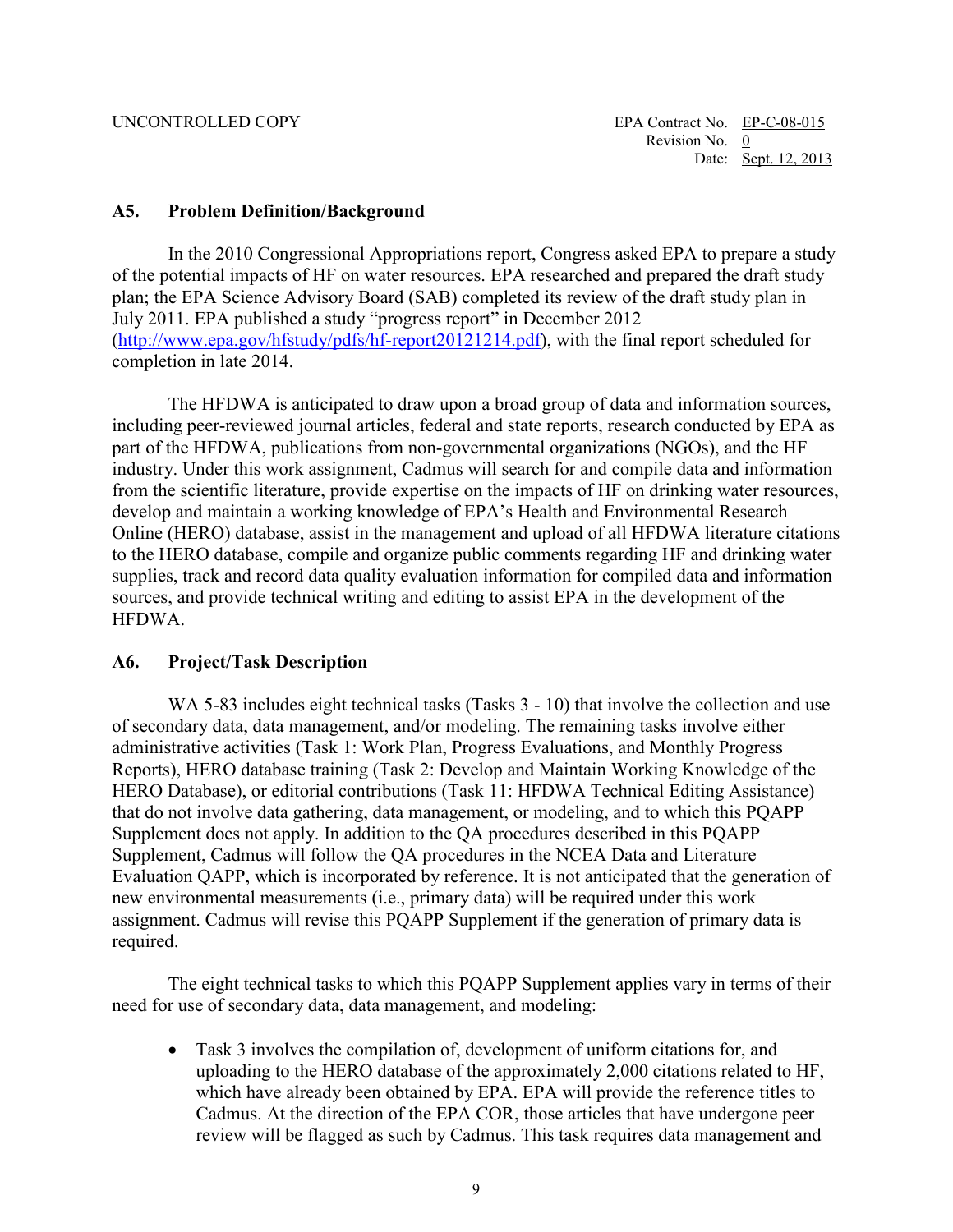reviewed documents. compilation of the reference citations in Microsoft® Excel (a model). Documentation of secondary data quality is not expected for Task 3, other than designation of peer-

- Task 4 involves a literature search for additional data and information regarding the five areas of the HF water cycle: water acquisition, chemical mixing, well injection, flowback and produced water, and wastewater treatment and disposal. This work involves assessment of secondary data quality. Data management and modeling, compilation of the reference citations in Microsoft® Excel (a model), are also anticipated for this task.
- are submitted to Docket ID EPA-HQ-ORD-2010-0674. Relevant documents and data 5 other than possibly the designation of peer-reviewed documents. • Task 5 involves the organization of data sources indicated in public comments that sources may also be submitted to EPA as a result of SAB meetings, workshops, stakeholder meetings, etc. This task involves data management and modeling (Microsoft® Excel). Documentation of secondary data quality is not expected for Task
- Task 6 involves evaluating and tracking the quality of data sources in the context of the NCEA Data and Literature Evaluation QAPP. EPA has indicated this document is likely to be revised and Cadmus will adopt and incorporate all applicable updates to this support effort. This task will involve assessment of secondary data, data management, and modeling.
- Tasks 7, 8, 9, and 10 involve technical writing in four different subject areas for the HFDWA. While these tasks involve reading and extracting information from the sources identified and evaluated under Tasks 3, 4, 5, and 6 of this work assignment; thus, further documentation of secondary data quality is not anticipated for those data relevant literature, they may also involve data management. The data and information used in the technical writing conducted under these tasks will be obtained from data and information. However, it may be necessary to conduct literature searches and assess secondary data quality of materials generated through those searches under these Tasks 7, 8, 9, and10 if the literature work conducted under Tasks 3, 4, 5, and 6 is not completed in time for the writing conducted under Task 7, 8, 9, and 10. Since conceptual models are anticipated for each chapter of the HFDWA, Tasks 7, 8, 9, and 10 will also involve development of flow charts or other graphics to represent an environmental system and/or HF process (in contrast to traditional mathematical modeling).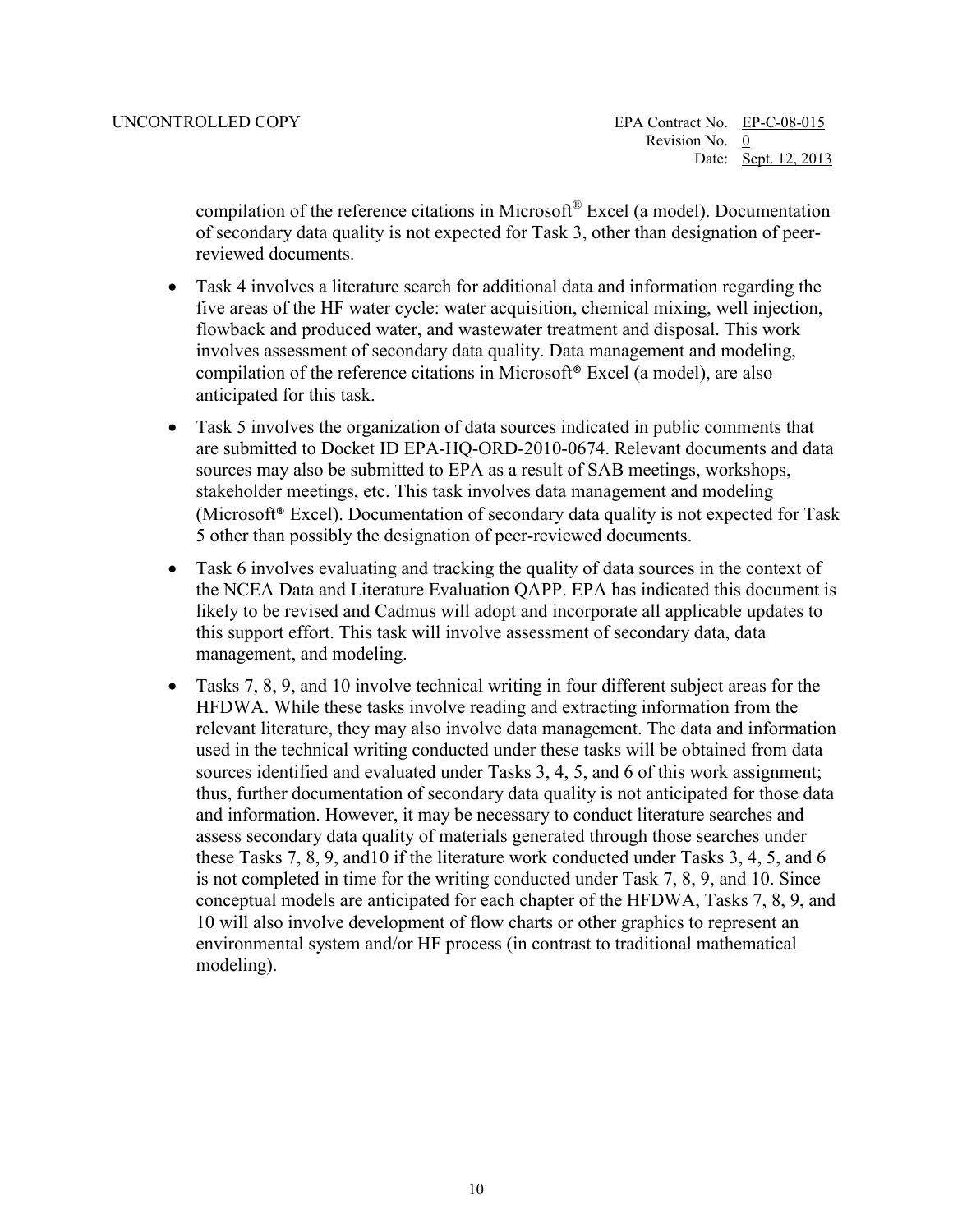### <span id="page-11-0"></span>**A7. Quality Objectives and Criteria**

 relating to the five steps of the water cycle of HF or related topics, including: drilling for oil and All of the analyses that Cadmus will perform for this work assignment will be on data gas; hydraulic fracturing; petroleum engineering; surface water and groundwater chemistry; environmental- and geo-chemistry; chemical fate and transport chemistry; toxicology; surface hydrology; groundwater and vadose zone hydrology; groundwater-surface-water interactions; and geology. These data will be obtained directly from EPA and through literature searches, database searches, recommendations from the SAB and the EPA hydraulic fracturing workshop participants, and/or public comment submissions and may originate from peer-reviewed journal articles, federal and state reports, publications from NGOs, and the HF industry.

As discussed in Section A6, work assignment tasks addressed by this PQAPP Supplement involve documenting information that can be used to assess the quality of secondary data (Tasks 3-5), evaluating secondary data quality (Tasks 4 and 6, and perhaps Task 7-10), and/or preparing technical written materials using secondary data that have been evaluated under other tasks of this work assignment (Tasks 7-10).

 NCEA Data and Literature Evaluation QAPP*.* The NCEA Data and Literature Evaluation QAPP secondary data meeting these requirements. Cadmus will assess data quality in the context of the requirements documented in the describes the procedures used to select data sources from the literature to help ensure that the project meets EPA's data quality objectives. In addition, Cadmus will document data to allow evaluation in the context of these requirements, and, for technical writing tasks, Cadmus will use

- measurement to a known value. It includes a combination of random error (precision) discussion regarding how accuracy will be assessed for this work assignment. • *Accuracy*. Statistically, accuracy is a measure of the overall agreement of a and systematic error (bias) components of both sampling and analytical operations. Since accuracy comprises data precision and bias, see the two bullets below for a
- *Precision.* Precision is the measure of agreement among repeated measurements of the same property under identical or substantially similar conditions, and is calculated as either a range or standard deviation.
- *Bias.* Bias is the systematic or persistent distortion of a measurement process that tends to yield an erroneous outcome or incorrect representation of the system being described.

 Precision and bias are often associated with chemical analysis data (e.g., chemical agencies to ensure the referenced materials and data meet the needs of EPA and this concentrations in environmental media), but can be applied to other environmental information. To accomplish this, Cadmus will consider available information regarding peer-reviewed sources or established governmental or international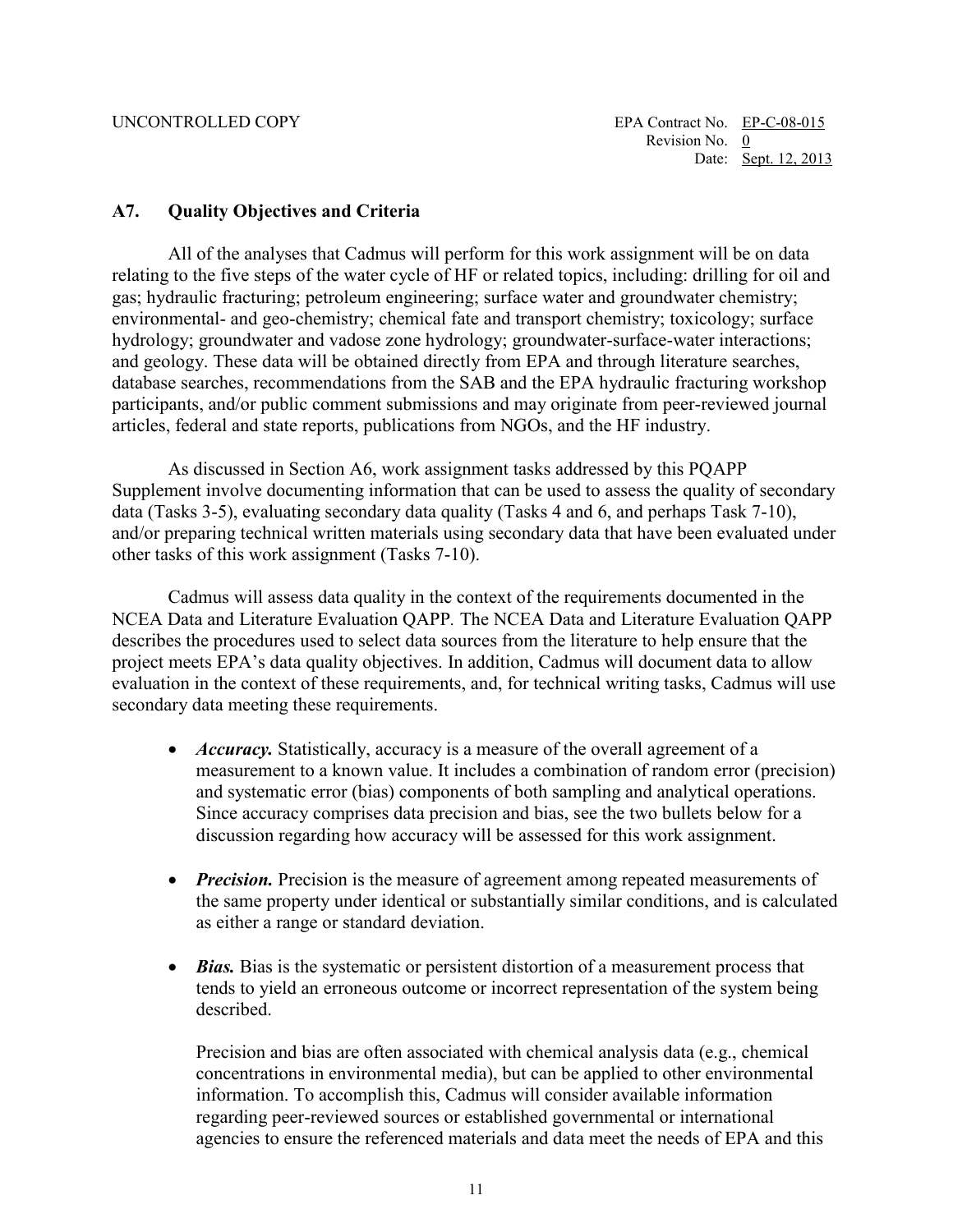work assignment. Although no specific numerical criteria for accepting or rejecting (DQOs) are required to address Accuracy, as established by Precision and Bias. If data/information based on Precision and Bias have been established (given the broad range of subjects for which data gathering will be performed), Cadmus will confer with the EPA COR to confirm whether specific numerical Data Quality Objectives numerical DQOs are required, these will be developed and documented in the written Literature Search Protocol that is to be delivered to EPA prior to implementation of the literature searches. In lieu of numerical DQOs, use of EPA's Assessment Factors to evaluate the quality of data sources, as described in Section B9 of this PQAPP Supplement as taken from the NCEA Data and Literature Evaluation QAPP, serve as qualitative DQOs.

 the data in the various sources. While reviewing the various data either obtained from the literature or provided by EPA for analysis, Cadmus will make note of any apparent errors in the accuracy of

- associated with this work assignment might involve the use of data sources that do valid data may not be possible given the proprietary nature of certain HF processes reports, NGOs, or the HF industry, Cadmus will confer with the EPA COR to confirm • *Completeness.* Statistically, completeness is a measure of the amount of valid data needed to be obtained from a system that enables a true representation of that system. Assembling a complete set of valid information for the broad range of research topics not meet the primary criterion of peer review. Even in this case, a complete set of and the large number of research topics. Cadmus will rely primarily on peer reviewed data sources and established governmental or international agencies for information on the five areas of HF water cycle and related topics. Since some of the data required for this WA may not be available from EPA, peer-reviewed sources, federal and state which additional data sources meet their needs for Completeness. Thus, it is anticipated that a set of representative, rather than necessarily complete, data can be obtained.
- **Representativeness**. Representativeness is in most cases a qualitative term used to using data and information from peer reviewed data sources, federal and state reports, express the degree to which data accurately and precisely represent a characteristic of a population, parameter variations at a sampling point, a process condition, or an environmental condition. Representativeness is closely related to completeness. In NGOs, or the HF industry, Cadmus will balance the need for completeness with that of representativeness. Cadmus will work with the EPA COR to determine whether the data and information used in this WA meets the criteria of representativeness.
- confidence that one data set can be compared to another and can be combined for the decision(s) to be made. Where feasible, comparability will be assured by using • *Comparability.* Comparability is a qualitative term that expresses the measure of standardized units in any data reduction processes. Conversion of original data from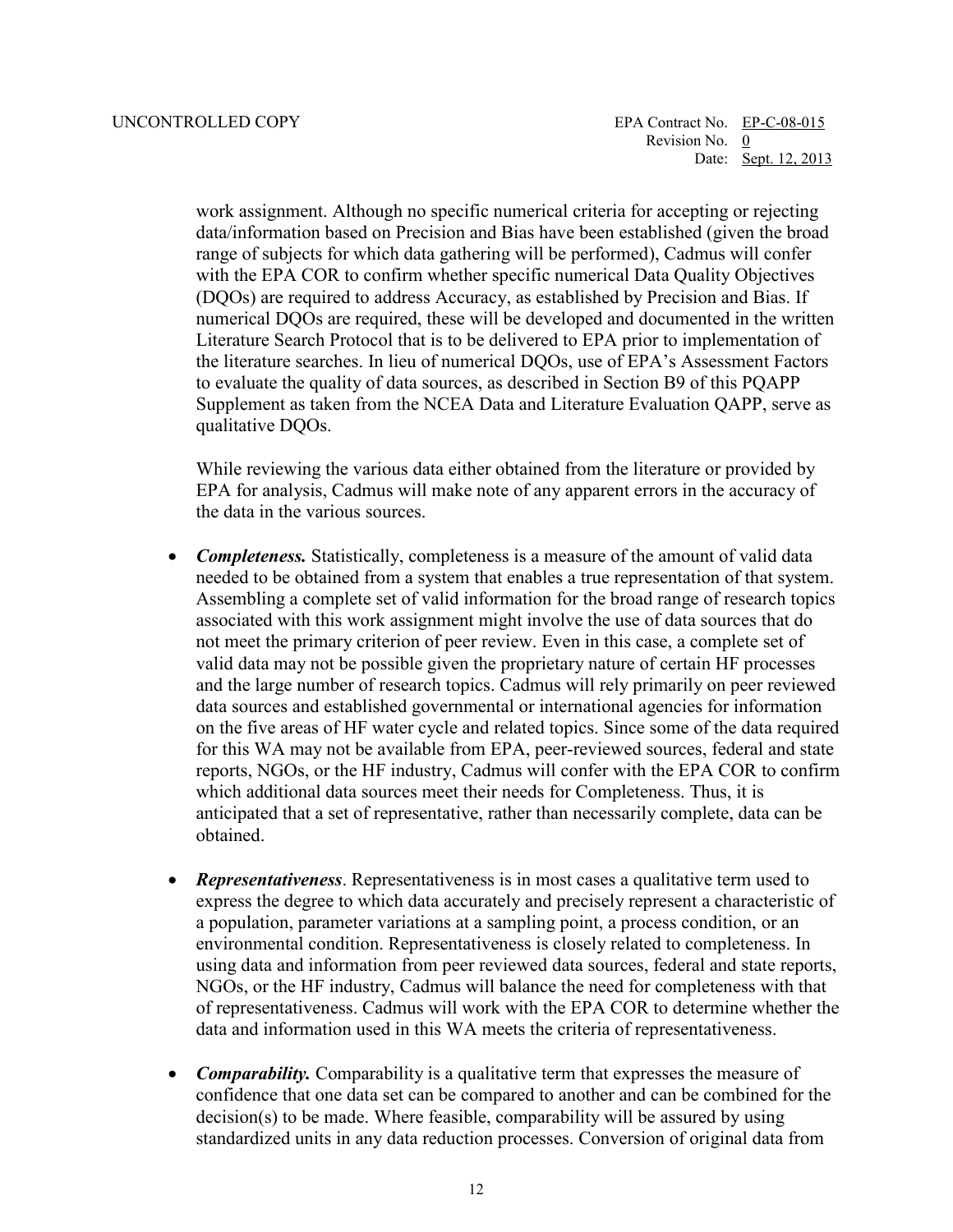one set of units to another will be documented.

• *Sensitivity.* Sensitivity is the capability of a method or instrument to discriminate between measurement responses representing different levels of the variable of interest. Cadmus does not anticipate any problems with sensitivity in its sources of data.

### <span id="page-13-0"></span>**A8. Special Training and Certification**

 required, Cadmus will assign specific task work to individuals with relevant expertise in the five stages of the water cycle of hydraulic fracturing (water acquisition, chemical mixing, well Cadmus will ensure staff working on this work assignment exhibit competency to meet the requirements outlined in the performance work statement for this work assignment. While special training and certification related to the technical details of hydraulic fracturing is not injection, flowback and produced water, and wastewater treatment and disposal) as well as the fields of drilling for oil and gas; hydraulic fracturing; petroleum engineering; surface water and groundwater chemistry; environmental- and geo-chemistry; chemical fate and transport chemistry; toxicology; surface hydrology; groundwater and vadose zone hydrology; groundwater-surface-water interactions; and geology.

Cadmus will ensure staff participating in tasks that require proficiency in the use of EPA's HERO database will attend EPA's one-hour initial training session for new HERO database users or receive internal training from Cadmus staff that completed this EPA training. Cadmus will also ensure applicable personnel are proficient in organizing reference materials and preparing Microsoft Excel files in a format suitable for uploading citations into the HERO database. Additionally, because several tasks of this work assignment require thorough knowledge of the NCEA Data and Literature Evaluation QAPP, staff will be required to participate in internal meetings to review the requirements of this QAPP Supplement and any revisions.

### <span id="page-13-1"></span>**A9. Documentation and Records**

 All personnel working on this project will receive this PQAPP Supplement as well as the revisions to the PQAPP Supplement or the NCEA QAPP, updates will be posted on Cadmus' internal SharePoint site for this project, and all personnel will receive notification of the updates by electronic mail to ensure that they have the most recent version. NCEA Data and Literature Evaluation QAPP, which is incorporated by reference. If there are

 Cadmus will utilize the "Cite while you write" functionality of Endnote X6 which will embed Throughout this work assignment, Cadmus will provide draft and final reports to EPA in electronic and hard copy formats. Cadmus will discuss the computer file formats to be used for reference compilations, word processing, spreadsheet development, database management, and graphics with the EPA COR prior to file preparation. Electronic files required for upload to the HERO database will be prepared in formats suitable for integration into HERO. For Tasks 7-10,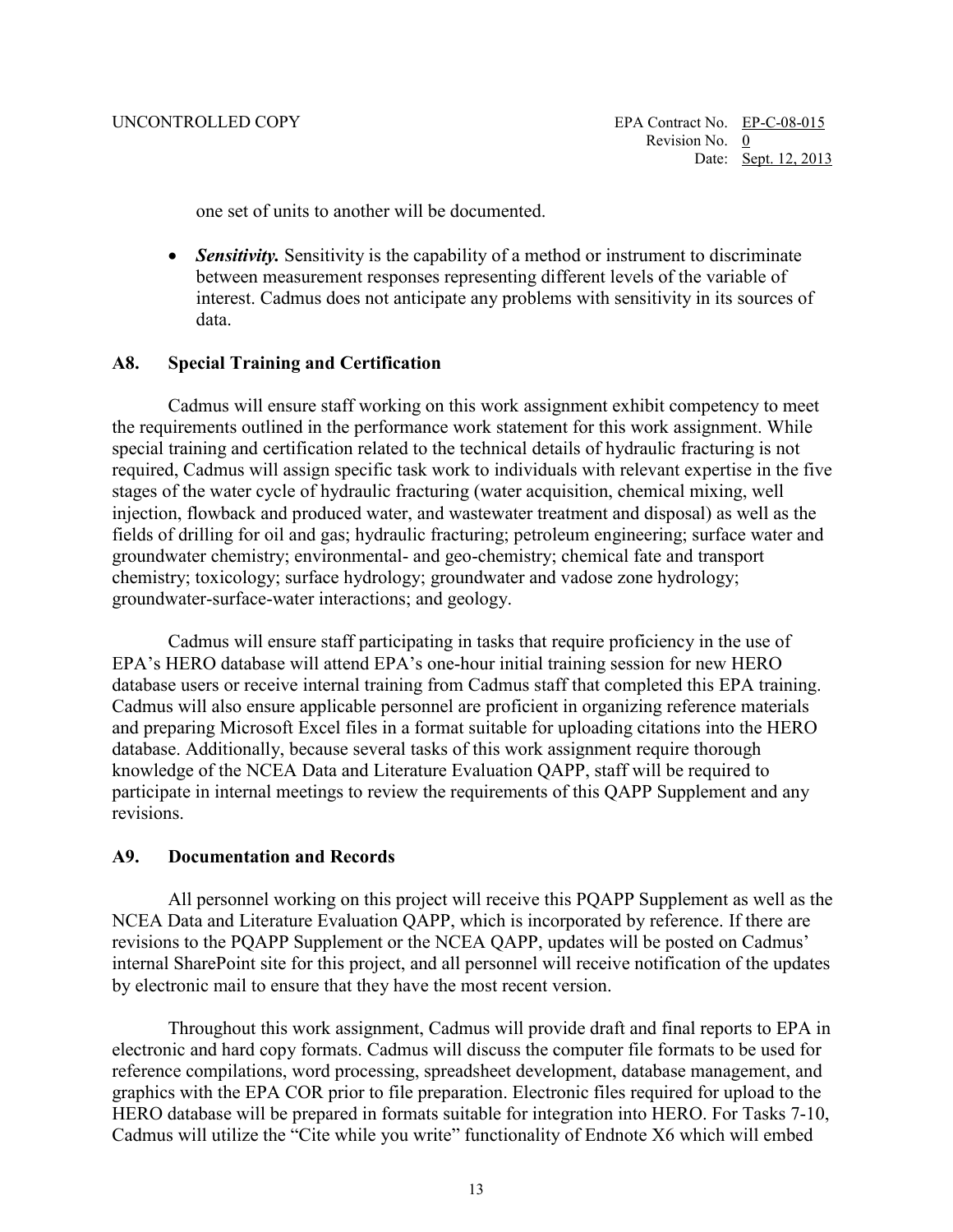Revision No. 0 UNCONTROLLED COPY EPA Contract No. EP-C-08-015 Date: <u>Sept. 12, 2013</u>

 be supported by and compatible with the HERO database. Cadmus will follow any specific filereferences in the chapters and link them back to EPA's HERO database. While Endnote X6 will be supplied by Cadmus, EPA will provide Cadmus with the LitCiter plug-in for Endnote that will naming conventions provided by EPA, if needed.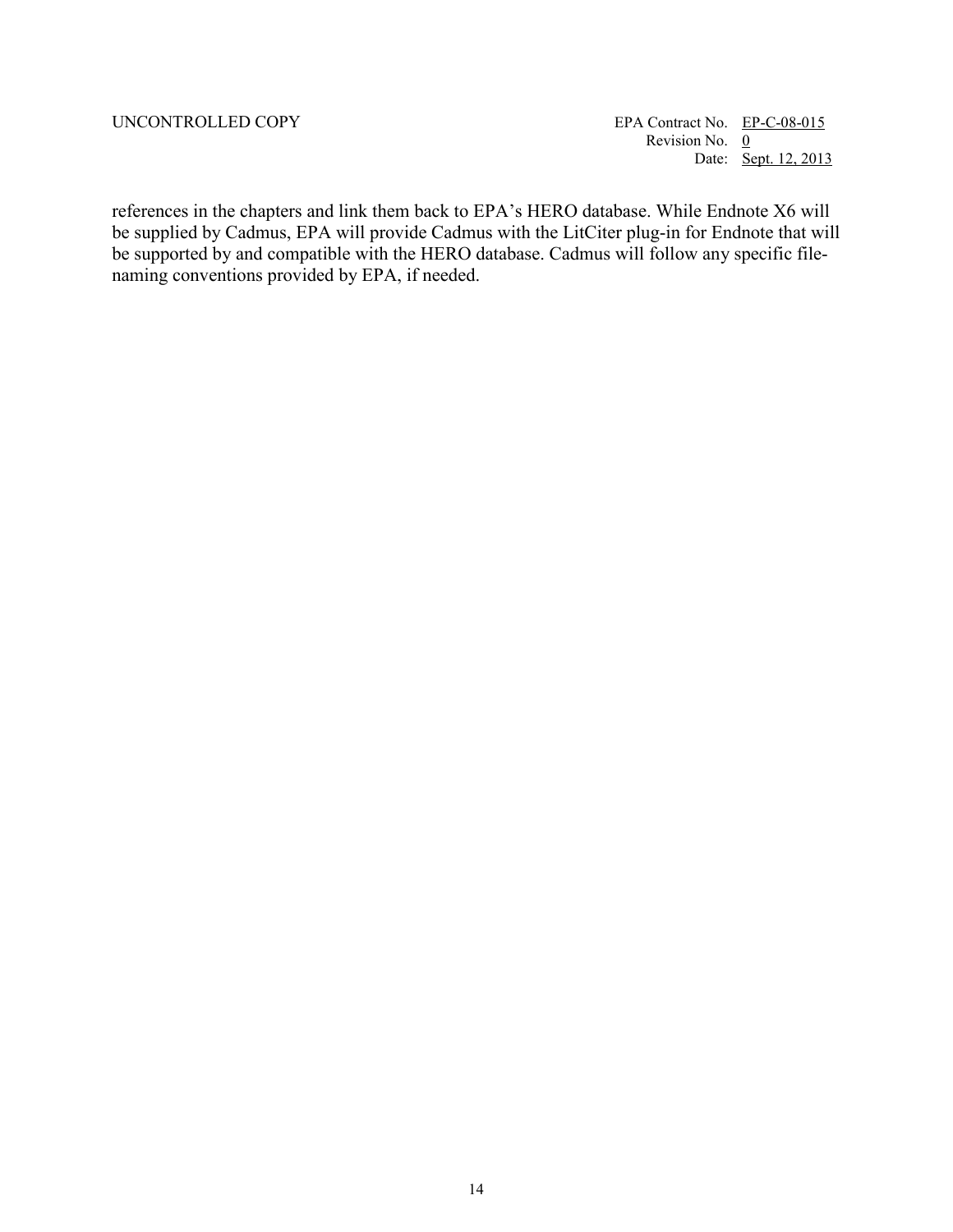# <span id="page-15-0"></span>**GROUP B: DATA GENERATION AND ACQUISITION**

### <span id="page-15-1"></span>**B1. Sampling**

 unnecessary for this PQAPP Supplement. Sampling is not relevant to this work assignment; therefore, a sampling design process is

### <span id="page-15-2"></span>**B2. Sampling Methods**

 This section does not apply this PQAPP Supplement because no direct measurements are anticipated for this work assignment.

### <span id="page-15-3"></span>**B3. Sample Handling and Custody**

This section does not apply to this PQAPP Supplement because no direct measurement/experiments are anticipated for this work assignment.

### <span id="page-15-4"></span>**B4. Analytical Methods**

This section does not apply to this PQAPP Supplement because no direct measurement/experiments are anticipated for this work assignment.

# <span id="page-15-5"></span> **B5. Quality Control**

This section does not apply to this PQAPP Supplement because no direct measurement/experiments are anticipated for this work assignment.

### <span id="page-15-6"></span>**B6. Instrument/Equipment Testing, Inspection, and Maintenance**

This section does not apply to this PQAPP Supplement because no direct measurement/experiments are anticipated for this work assignment.

### <span id="page-15-7"></span>**B7. Instrument/Equipment Calibration and Frequency**

This section does not apply to this PQAPP Supplement because no direct measurement/experiments are anticipated for this work assignment.

### <span id="page-15-8"></span>**B8. Inspection/Acceptance of Supplies and Consumables**

This section does not apply to this PQAPP Supplement because no direct measurement/experiments are anticipated for this work assignment.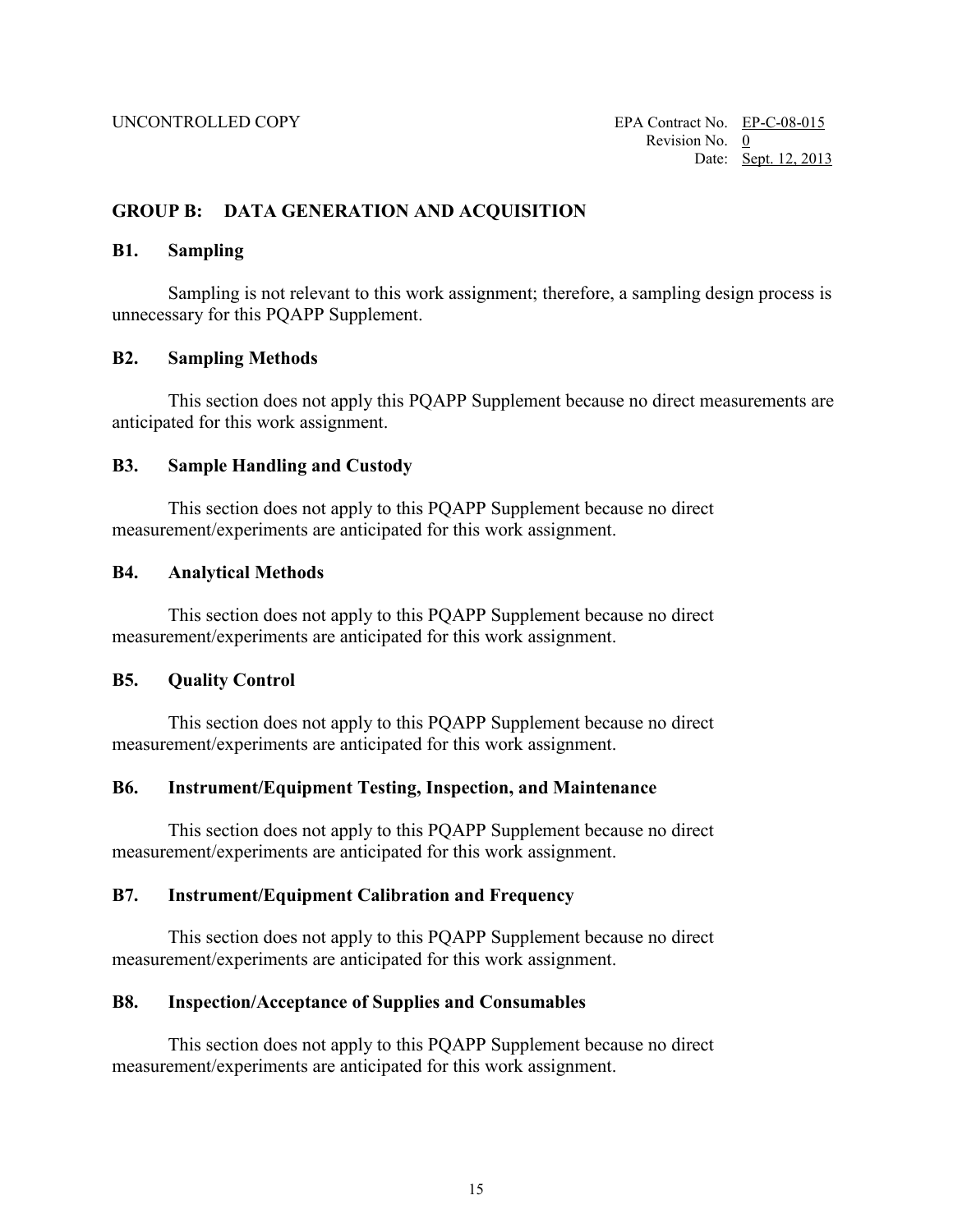### <span id="page-16-0"></span>**B9. Non-direct Measurement Data**

 The following list of secondary data sources is taken from the NCEA Data and Literature Evaluation QAPP. This list identifies the types of data sources that may be obtained during this work assignment:

- Peer-Reviewed Literature
	- a. Journal publications

 and state agencies b. Reports, white papers, fact sheets, and similar publications developed by federal

 similar publications c. Reports on industry-sponsored research, including white papers, fact sheets, and

d. Symposium/conference proceedings

- • Non Peer-Reviewed Literature
	- a. Non peer-reviewed government documents
		- i. Regulations (Code of Federal Regulations (CFR) or state)
		- ii. Statutes (United States Code (U.S.C.) or state)
		- iii. Court cases
		- iv. Congressional documents
		- v. Hearing proceedings
		- vi. Contractor reports
		- vii. Government reports
	- b. Other types

i. Workshop proceedings, including the EPA-sponsored Hydraulic Fracturing Technical Workshops presented in the spring of 2010

ii. Master's/Ph.D. theses

iii. Reports and white papers from private companies, associations, or NGOs

- iv. Conference presentations or papers
- v. Textbooks
- vi. Maps
- vii. Publications with unknown peer-review status
- Unpublished Data
	- a. Online databases
	- b. Personal communications
	- c. Unpublished manuscripts
	- d. Unpublished government data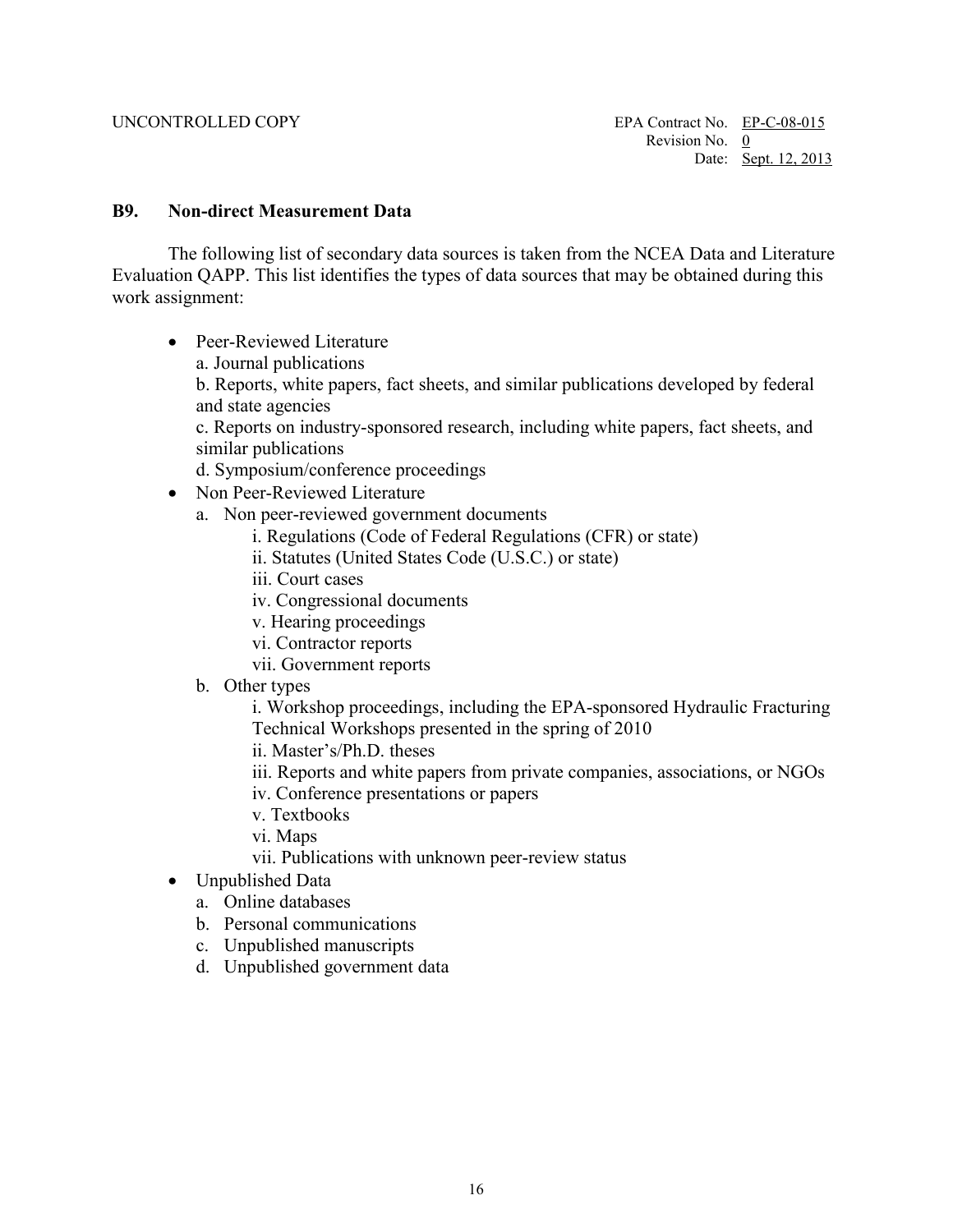$\overline{a}$ 

The search strategy includes the following elements:

- 1) Assemble data and literature from the following sources:
	- a. Recommended by the SAB, including from
		- i. Review of EPA's *Draft Plan to Study the Potential Impacts of Hydraulic Fracturing on Drinking Water Resources*
		- *Fracturing on Drinking Water Resources December 2012*  ii. Consultation on EPA's *Progress Report: Potential Impacts of Hydraulic*
	- b. Recommended by stakeholders during EPA-organized workshops and roundtables
	- c. Submitted in response to Federal Register Notice (Docket ID No. EPA-HQ-ORD-2010-0674)
	- stages previously conducted by EPA or contractors to EPA d. Literature reviews relevant to one or more of the hydraulic fracturing water cycle
	- e. Literature already accessed by EPA researchers to date.
	- f. Literature produced by EPA researchers under the Study Plan
- 2) Import the citations into the HERO database and document the source using 'tags' (e.g., SAB, EPA HF workshops, etc.).  $2^2$
- 3) Complement the aforementioned sources of data and information using several new search efforts.
	- a. Search of online, scientific databases plus federal, state, and stakeholder websites for recent materials (articles, technical papers, reports, and abstracts) to update literature assembled in (1) and materials addressing topics not covered by sources listed in (1), but potentially relevant to the HFDWA. These databases and websites could include, but will not be limited to:
		- i. Databases: Web of Science, Google Scholar, TRID, OnePetro, NTRL, PubMed
		- ii. Federal websites: Department of Energy, Department of Interior, Department of Transportation
		- iii.State websites: CA, MT, ND, WY, CO, UT, NM, SD, OK, TX, AK, LA, MI, KY, OH, NY, PA, WV, MD
		- Resources Defense Council, American Petroleum Institute, Center for iv. Stakeholder websites: National Academy of Sciences, Susquehanna River Basin Commission, The Nature Conservancy, Environmental Defense Fund, Resources for the Future, Union of Concerned Scientists, National Sustainable Shale Development, America's Natural Gas Alliance
	- b. Import the citations into the HERO database and document the source using 'tags' identified by EPA and as available in HERO

<span id="page-17-0"></span> references used to develop EPA assessments. It was created and is maintained by ORD's National Center for from and (2) conformance to quality criteria. A reference can be tagged in as many ways as is appropriate (i.e., tags <sup>2</sup> Health and Environmental Research Online (HERO) is an online repository of scientific studies and other Environmental Assessment. It is somewhat similar to an Endnote Web database, except that access to the repository is controlled and secure. 'Tags' are a way in HERO to keep track of additional information concerning the references cited in an assessment. For the HFDWA tags will be used to track (1) the source a reference was retrieved are not mutually exclusive).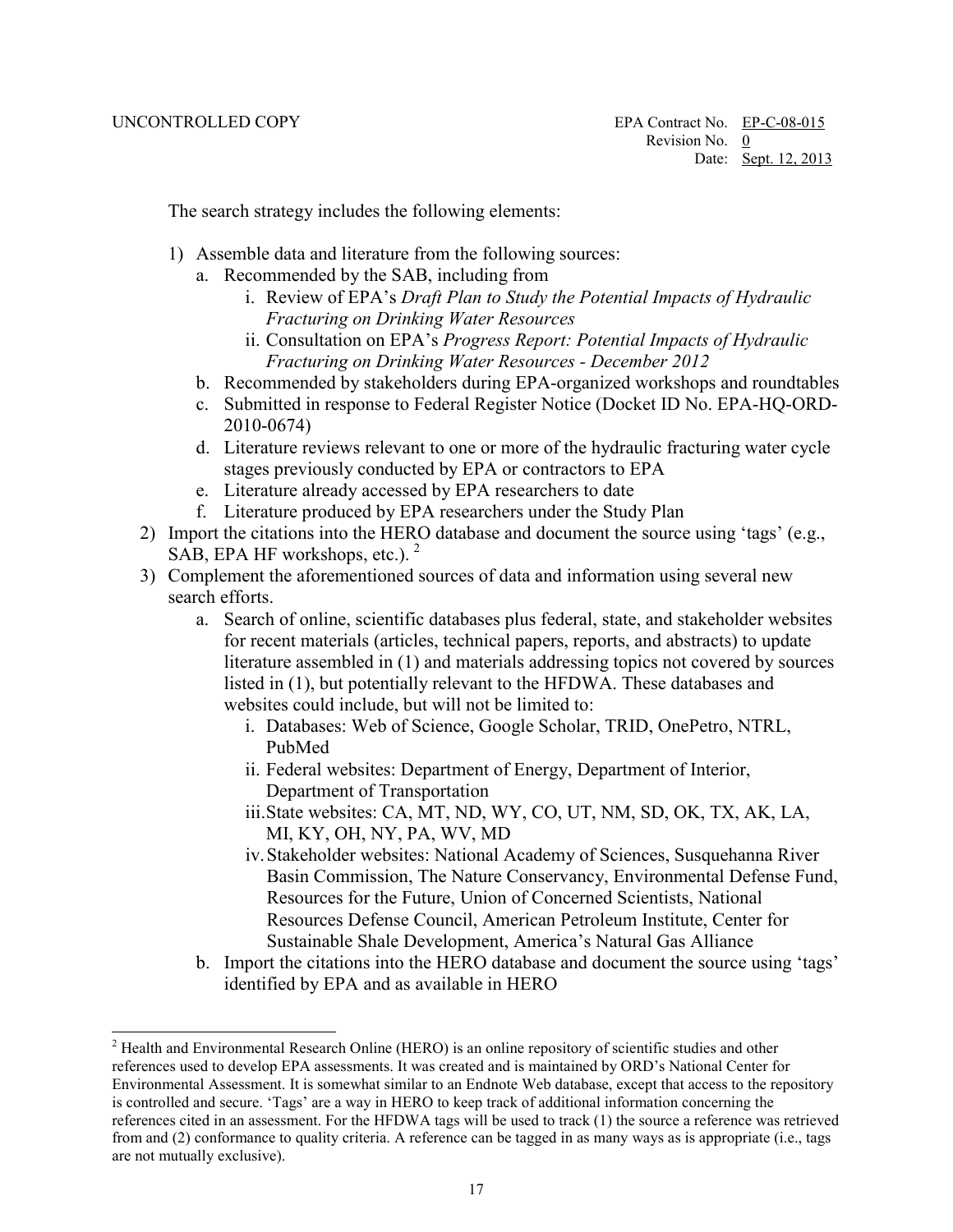$\overline{a}$ 

 accuracy of the data. In some cases, Cadmus may supplement the data with other publicly Geological Survey). During our analysis of the data, Cadmus will make note of any apparent errors in the available data (e.g., determining the distance of a well to a nearby surface water body by using locational information provided by the company and topographic maps from the United States

 and variability, and evaluation and review). The following discussion and questions that will be Evaluation QAPP, and will serve as the basis for Cadmus' execution of Task 6. The assessment Data collected by Cadmus will be evaluated for acceptability based on the five assessment factors (soundness, applicability and utility, clarity and completeness, uncertainty used in the assessment of data source quality are excerpted from EPA's Science Policy Council's Assessment Factors Handbook<sup>[3](#page-18-0)</sup>. These questions also appear in the NCEA Data and Literature factors and related questions below will also serve as data source quality assessment tools under Task 3, Task 4, and Task 5 of this work assignment.

 these assessment factors, the agency felt that a compilation of such illustrative questions would "Example questions that could be raised by the consideration of each of the assessment factors for various types of information are provided below. Given the very general nature of most clearly convey the intended nature and breadth of the assessment factors, and how they would be reflected in an evaluation of various types of information. However, the applicability of these factors depends on the individual situation, and the EPA retains discretion to consider and use factors and approaches on a case-by-case basis that may differ from the illustrative considerations presented below.

*Soundness: The extent to which the scientific and technical procedures, measures, methods or models employed to generate the information are reasonable for, and consistent with, the intended application.* 

a) Is the purpose of the study reasonable and consistent with its design?

b) To what extent are the procedures, measures, methods, or models employed to develop the information reasonable and consistent with sound scientific theory or accepted approaches?

sound scientific or econometric principles? c) How do the study's design and results compare with existing scientific or economic theory and practice? Are the assumptions, governing equations and mathematical descriptions employed scientifically and technically justified? Is the study based on

 validated (e.g., compared with direct measurement data)? Were checks for potential d) In the case of a survey, have the questionnaires and other survey instruments been errors made during the interview process?

e) How internally consistent are the study's conclusions with the data and results presented?

<span id="page-18-0"></span><sup>3</sup> USEPA. 2003. A Summary of General Assessment Factors for Evaluating the Quality of Scientific and Technical Information. Science Policy Council, EPA 100/B-03/001, June 2003.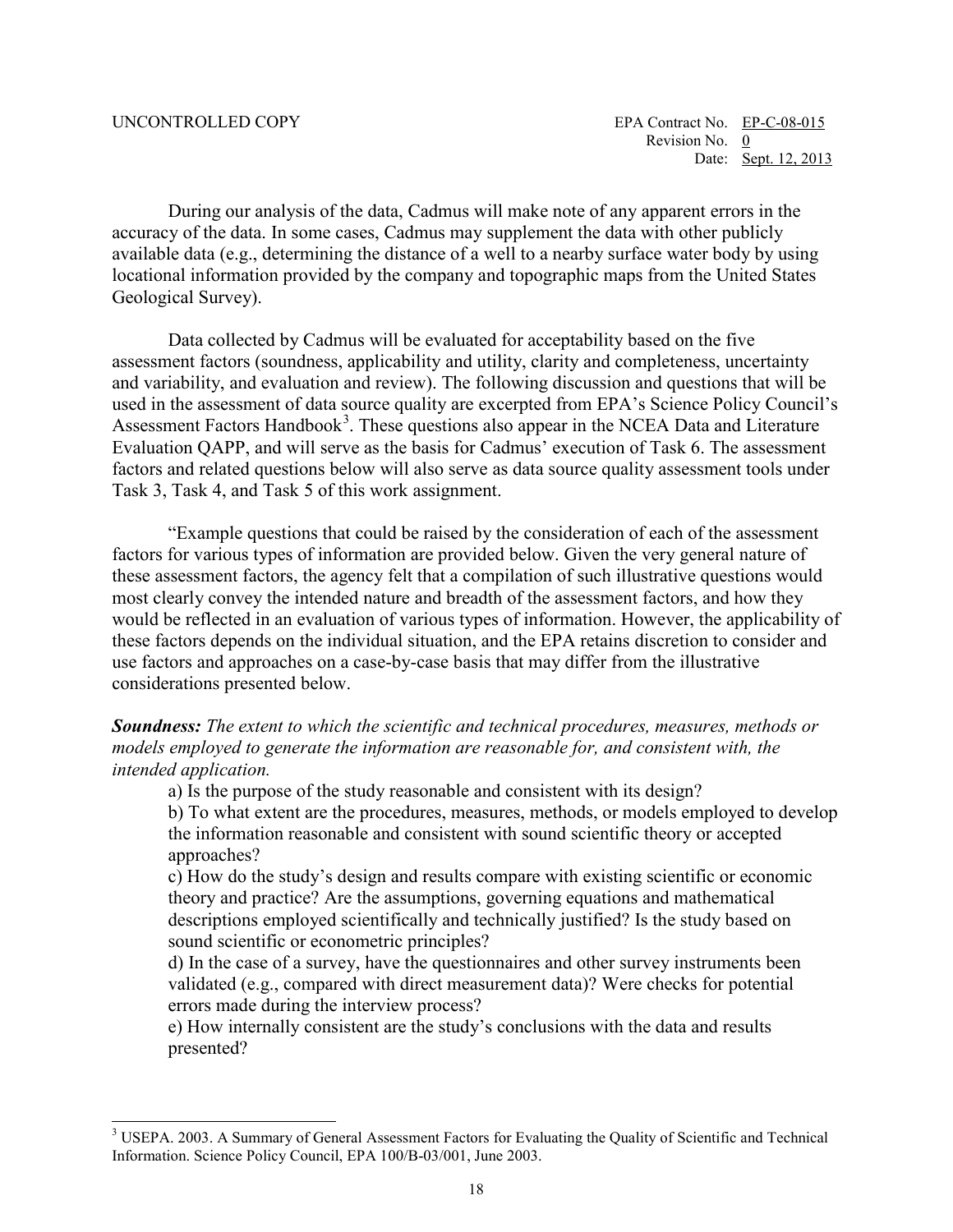*Applicability and Utility: The extent to which the information is relevant for the agency's intended use.* 

 the agency's intended use of the analysis? a) How useful or applicable is the scientific or economic theory applied in the study to

useful to the agency's application? b) How relevant are the study's purpose, design, outcome measures and results to the agency's intended use of the analysis (e.g., for a chemical hazard characterization)? c) Are the domains (e.g., duration, species, exposure) where the model or results are valid

d) How relevant is the study to current conditions of interest? For example, in the case of a survey, are conditions likely to have changed since the survey was completed (i.e., is the information still relevant)? Is the sampled population relevant to the agency's current application? How well does the sample take into account sensitive subpopulations?

*Clarity and Completeness: The degree of clarity and completeness with which the data, assumptions, methods, quality assurance, sponsoring organizations and analyses employed to generate the information are documented.* 

 scientific or economic theory and the analytic methods used? a) To what extent does the documentation clearly and completely describe the underlying

b) To what extent have key assumptions, parameter values, measures, domains and limitations been described and characterized?

c) To what extent are the results clearly and completely documented as a basis for comparing them to results from other similar tests?

 d) If novel or alternative theories or approaches are used, how clearly are they explained and the differences with accepted theories or approaches highlighted?

and the differences with accepted theories or approaches highlighted? e) Is the complete data set accessible, including metadata, data-dictionaries and embedded definitions (e.g., codes for missing values, data quality flags and questionnaire responses)? Are there confidentiality issues that may limit accessibility to the complete data set?

 run the model computer code? f) In the case of a modeling exercise, have the definitions and units of model parameters been provided? To what extent have the procedures for applying the model been clearly and completely documented? How available and adequate is the information necessary to

sufficient to enable the study or survey to be reproduced? g) To what extent are the descriptions of the study or survey design clear, complete, and

author(s) affiliation(s) been documented? h) Have the sponsoring organization(s) for the study/information product and the

i) To what extent are the procedures for quality assurance and quality control of the data documented and accessible?

*Uncertainty and Variability: The extent to which the variability and uncertainty (quantitative and qualitative) in the information or in the procedures, measures, methods or models are evaluated and characterized.* 

a) To what extent have appropriate statistical techniques been employed to evaluate variability and uncertainty? To what extent have the sensitive parameters of models been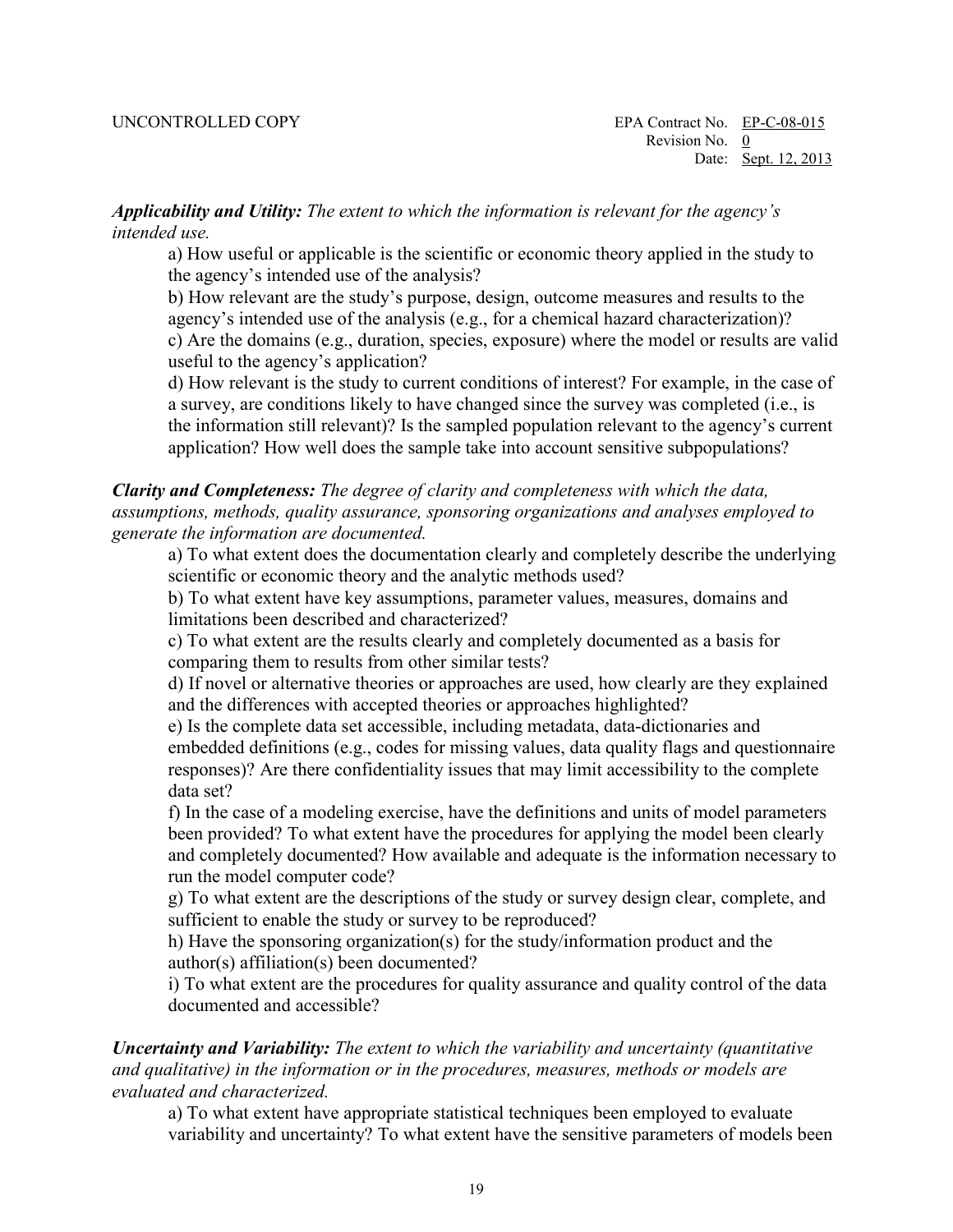identified and characterized?

effects of error and bias in the study design? b) To what extent do the uncertainty and variability impact the conclusions that can be inferred from the data and the utility of the study? What are the potential sources and

c) Did the study identify potential uncertainties such as those due to inherent variability in environmental and exposure-related parameters or possible measurement errors?

### *Evaluation and Review: The extent of independent verification, validation and peer review of the information or of the procedures, measures, methods or models.*

 consistent? a) To what extent has there been independent verification or validation of the study method and results? What were the conclusions of these independent efforts, and are they

 results, and how were the conclusions of this review taken into account? b) To what extent has independent peer review been conducted of the study method and

 c) Has the procedure, method or model been used in similar, peer reviewed studies? Are the results consistent with other relevant studies?

d) In the case of model-based information, to what extent has independent evaluation and testing of the model code been performed and documented?"

 Exhibit 2 presents a flow chart from the NCEA Data and Literature Review QAPP*,* which indicates how data sources will be evaluated based on EPA's Assessment Factors and whether a source is deemed to be citable for the HFDWA.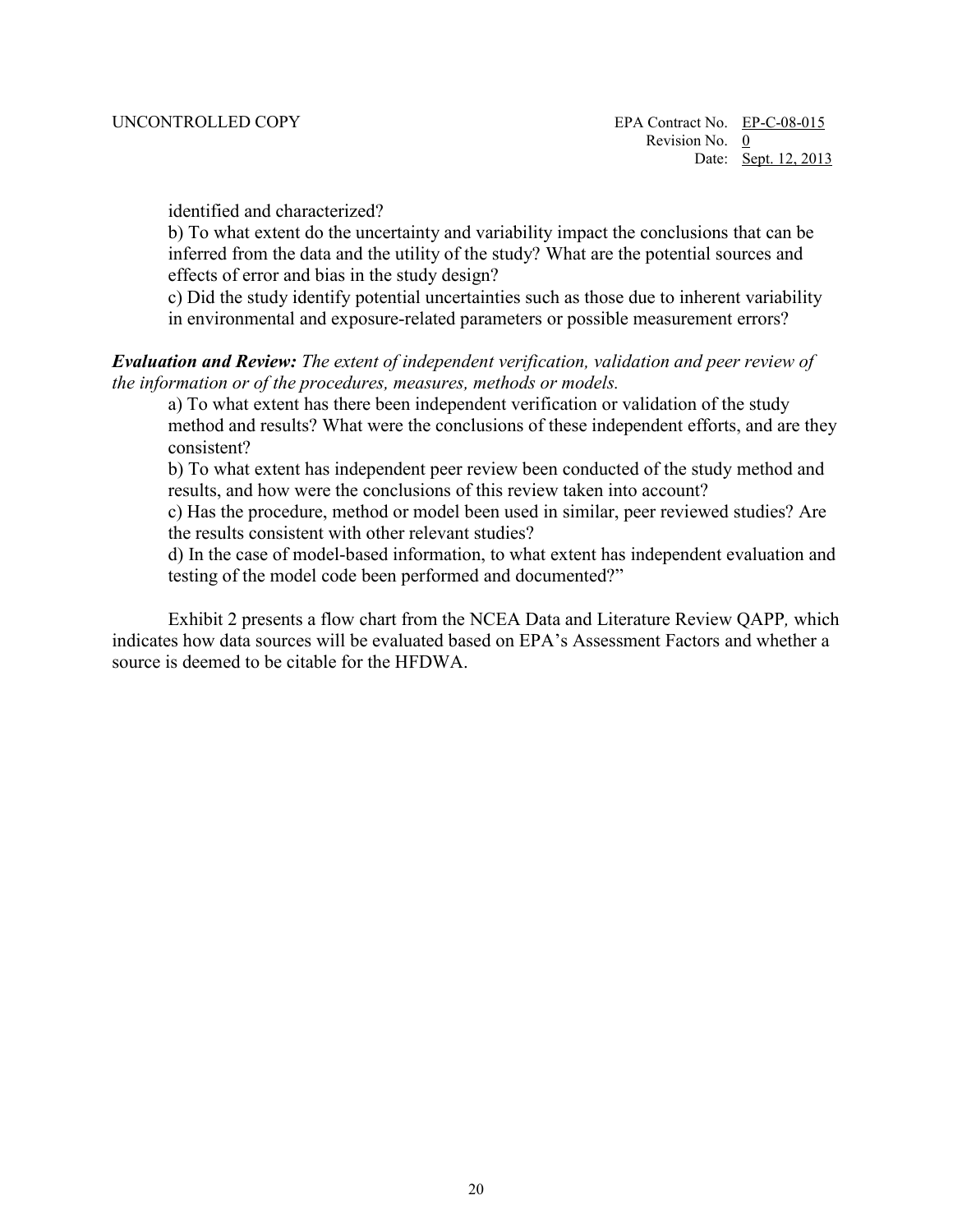UNCONTROLLED COPY EPA Contract No. EP-C-08-015 Revision No. 0 Date: Sept. 12, 2013



**Exhibit 2. Flow Chart for Data Source Evaluation** 

### <span id="page-21-0"></span>**B10. Data Management**

This section of the PQAPP Supplement describes how secondary data will be managed. This PQAPP Supplement addresses data retrieval, transmittal, reduction, analysis, tracking, and storage. As noted in A6 above, Tasks 3-10 require data management efforts (depending upon the technical direction issued). Data management for this work assignment will involve the following processes:

### *B10.1 Data Retrieval*

 other sources of environmental data, Cadmus' approach is to: Cadmus recognizes the importance of ensuring, before conducting analyses, that the applicable data are reliable and directly applicable to the technical tasks in this work assignment. For tasks that involve retrieving data from databases, Cadmus will ensure that the data are not corrupted or damaged. If tasks on this work assignment involve retrieving data from existing databases or

- Specify the data retrieval objectives.
- Identify relevant existing databases.
- Specify and test the search and retrieval logic, and refine the logic as necessary.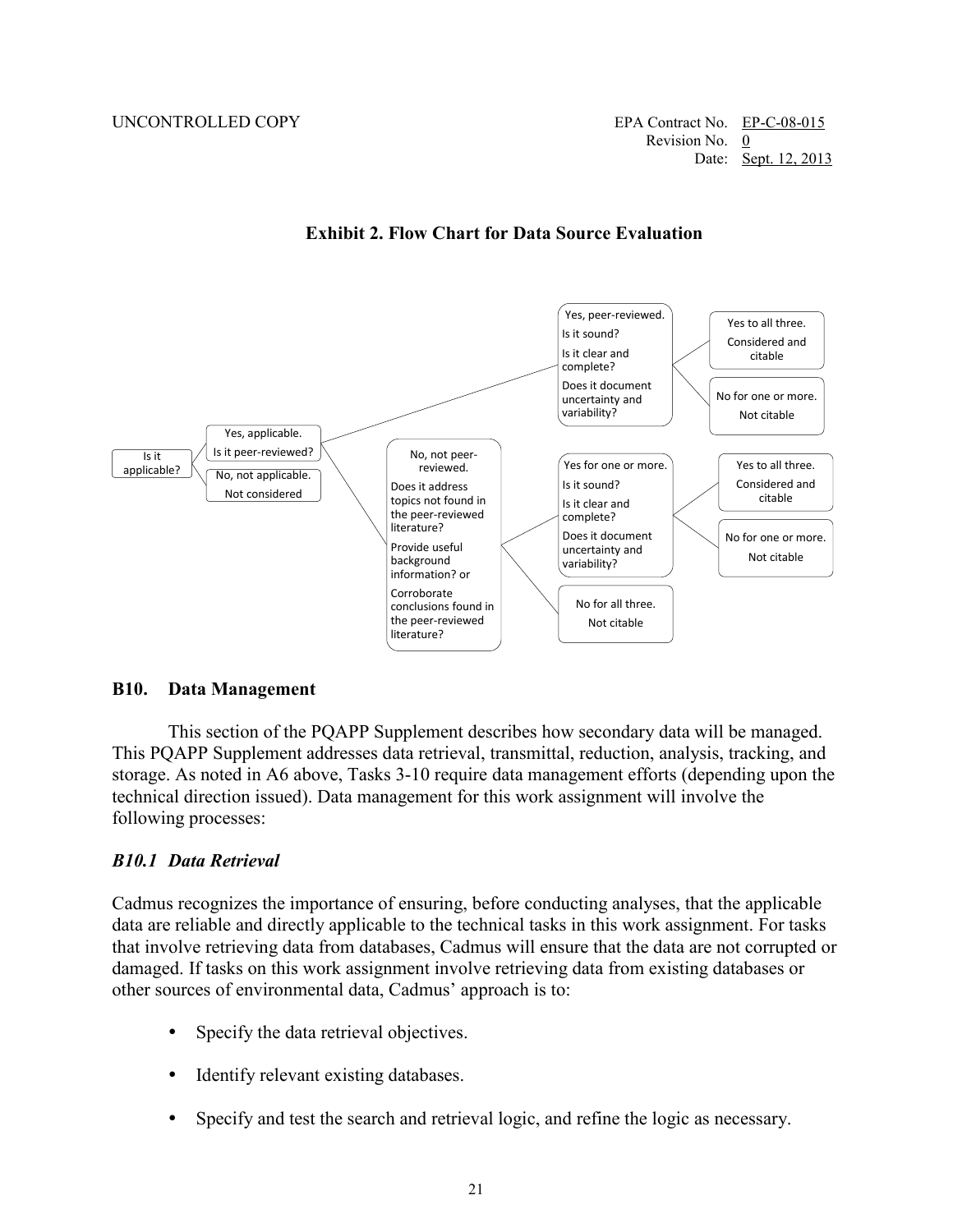- Verify (on a random or comprehensive basis) that the retrieval logic is being correctly executed.
- Document the results of each search, including the search criteria, the data and time of the search, and the identity of the specific data files searched.

## *B10.2 Data Transmittal*

This work assignment will involve the transfer of data from various data sets. All data transmittals include potential threats to data quality. Cadmus will minimize the steps necessary to transfer data for each task and will document all data transfers, from raw data through final interpretation. When Cadmus receives data sets from EPA, a summary text document will be prepared and placed on the same internal Cadmus SharePoint site that describes when the data set was received, what that data set contains, and any relevant information concerning the contents of the file. Cadmus will retain an original, unchanged (read-only) version of the data set received from EPA and will perform all analyses, including any modifications to the data set (e.g., adding fields or modifying contents of existing fields) on a duplicate version of the data set. Cadmus will prepare a separate summary text describing all changes made to that data set relative to the original data set received from EPA.

# *B10.3 Data Reduction and Analysis*

Data reduction is an irreversible transformation of data: examples include generation of summary statistics, rounding, etc. When data reduction occurs, Cadmus staff will maintain a copy of the original data set and will keep track of which version of the original data set was used. As in the case of simple data transformation, data reduction will receive QA appropriate to the use and importance of the data.

 For tasks under WA 5-83 that involve data analysis, Cadmus will, in final reports submitted to EPA, describe analyses conducted on the datasets and address the reliability of computations. Cadmus will address potential problems in data analysis and how the potential problems might be solved.

# *B10.4 Data Tracking and Storage*

 site, Cadmus has adopted protocols to ensure changes to working drafts are tracked and the backup systems are in place. Our document-handling protocols include the following: It is essential to track data from generation to end use or storage to establish the quality of all data collected and used in this work assignment. Draft Cadmus documents associated with this project will be stored on Cadmus' internal SharePoint site. In implementing its SharePoint

• Implementation of a SharePoint infrastructure that follows industry standard best practices for security and is currently undergoing an SSAE16 audit for validation of those security measures.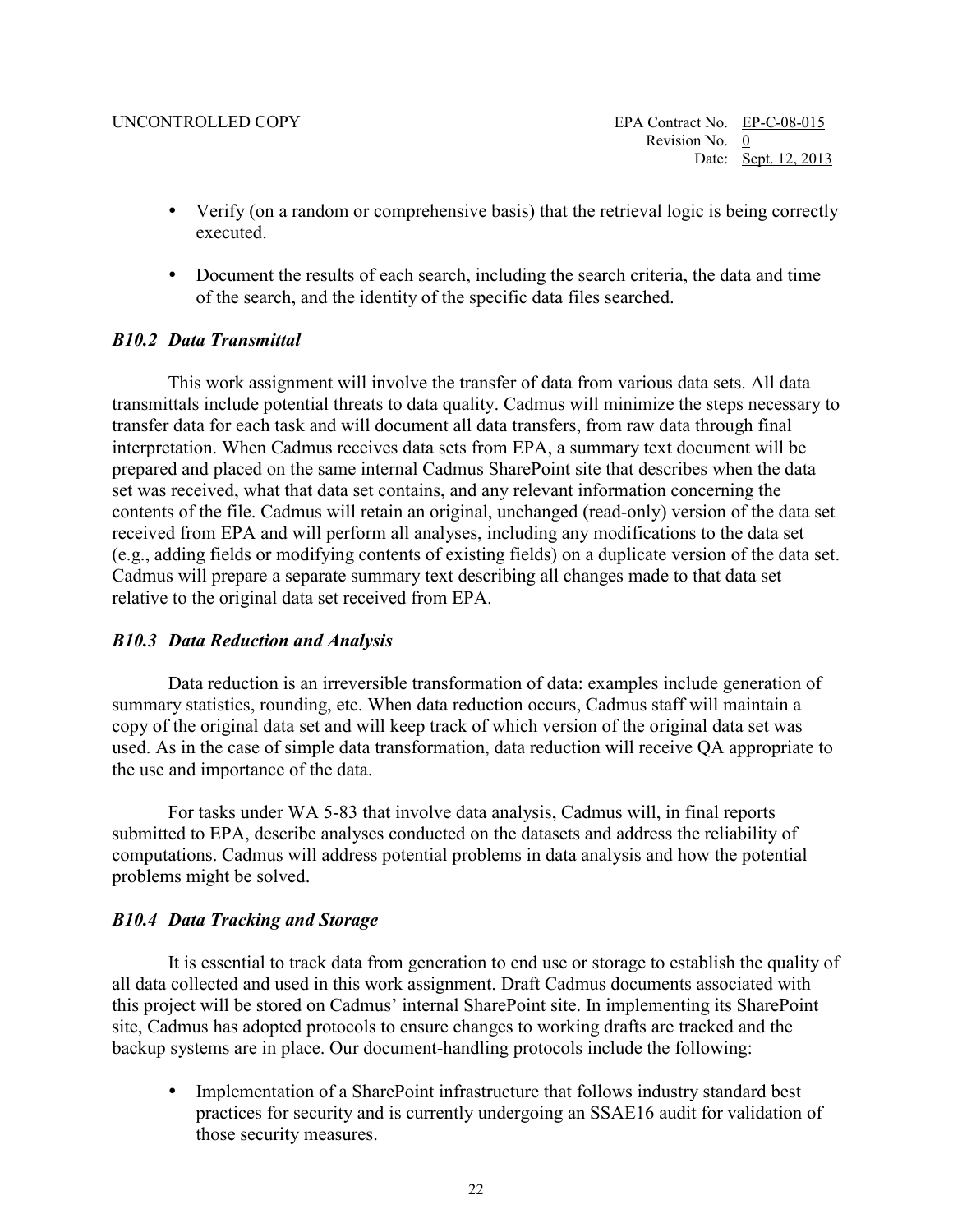- advantage of programs' auto-recover features. For example, Microsoft Word files Frequent file saves and auto-recover features. Cadmus' QA training courses encourage participants to save their work frequently to Cadmus' SharePoint site or to a network drive. In addition, by default, all Cadmus computers are set up to take create an auto-recover version every ten minutes and create an auto-recover version if the user quits the program closes without saving.
- firm's SharePoint site and network drives. Offsite access Cadmus' SharePoint site and networks. Staff working off-site have access to a secure Virtual Private Network (VPN), which allows them to access the
- to-date version of the document, compare the current version of a document to Document flow and version control. Project leaders are able to identify the most upprevious versions, identify who has modified the document, and revert to previous versions if needed.
- on disk is retained for seven days. Data backed up to tape is rotated weekly and sent Daily backups of updated project files from SharePoint to tape and disk. The backup off-site on a weekly basis for a one month rotation. In addition, data is backed up to tape and sent off-site on a monthly basis for a three-month rotation. A similar backup routine is in place for network drives.
- Tagging within SharePoint, which allows Cadmus staff to search for pertinent project files.
- Records of comments from the EPA COR, including indications of whether the comment has been implemented and whether there are any issues associated with the comment.
- Systems that allow Program Managers and project leaders to restrict access to sensitive project files.

 Draft and final documents will be delivered to EPA electronically, which will allow management of the documents under NCEA's QA protocols (e.g., storage of the documents on NCEA's "O Drive").

# <span id="page-23-0"></span>**B11. Special Requirements**

# *B11.1 Model Specification*

The contract-level PQAPP set out the general approach for model specification and model documentation. Under Tasks 3-6, Cadmus may employ Microsoft Excel spreadsheets to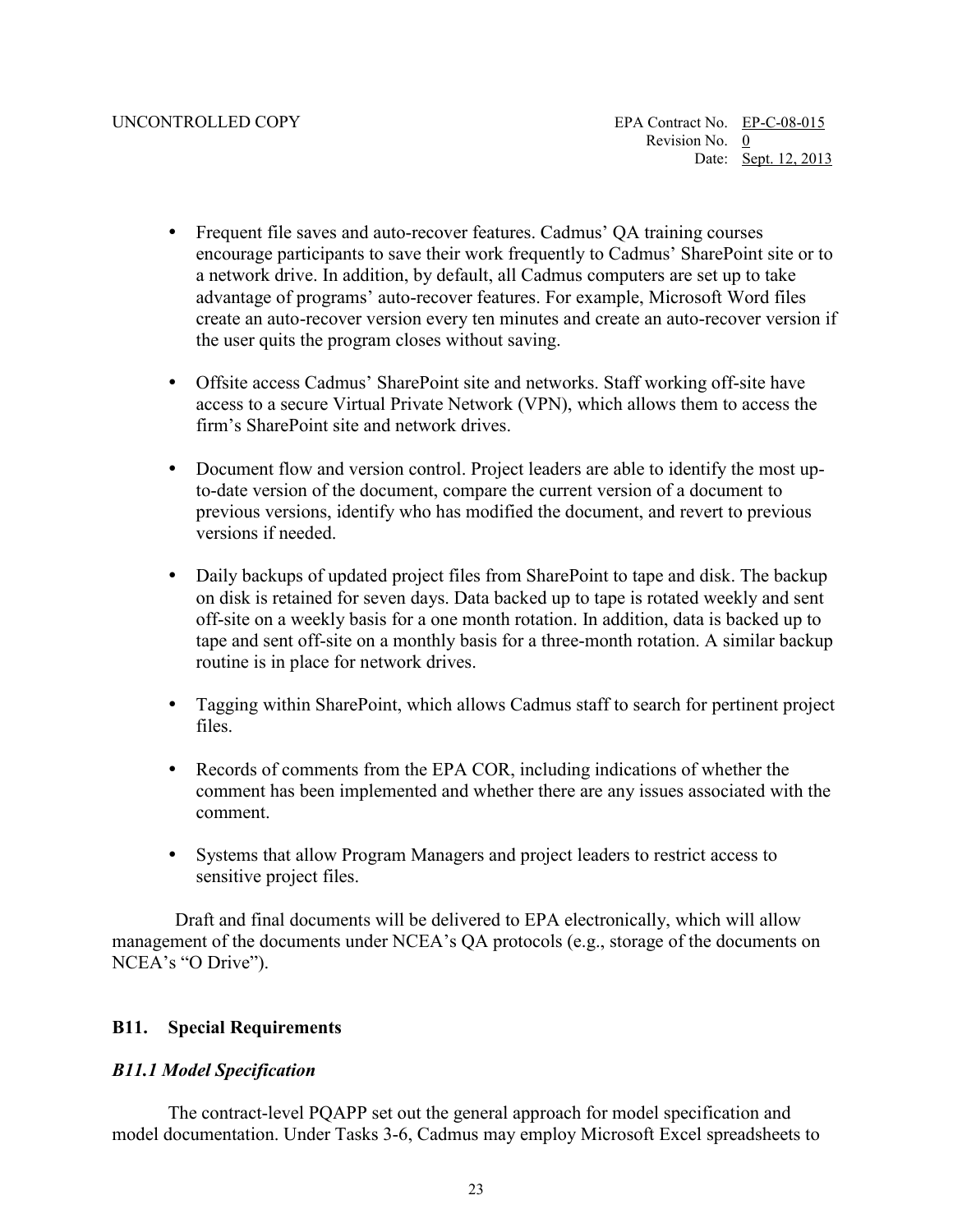compile, organize, and track literature citations for uploading to EPA's HERO database or for inclusion in technical write-ups under Tasks 7-10. Conceptual models will be developed under Tasks 7-10; however, these "models" are intended to represent potential environmental impacts and/or HF processes in a flow chart or other visual form, and do not constitute "modeling" in the mathematical or data management sense.

### *B11.2 Model Documentation*

 output, and other information such as the history of model use, level of support by government transparent and reproducible for informed readers. Where applicable, Cadmus will provide a complete model description and supporting information. This information will include descriptions and discussions of key model variables, model representation or reflection of reality, whether the model produces credible and logical agencies or other organizations, and whether the models have undergone evaluation and review. The goal of the descriptive information is to make the modeling assumptions and procedures

### *B11.3 QC Review and Style Guide*

the EPA COR. In matters of style, Cadmus' deliverables produced under this work assignment will follow the Agency's 2009 "Communication Product Standards" Stylebook or instructions from the EPA COR.<br>
24<br>
24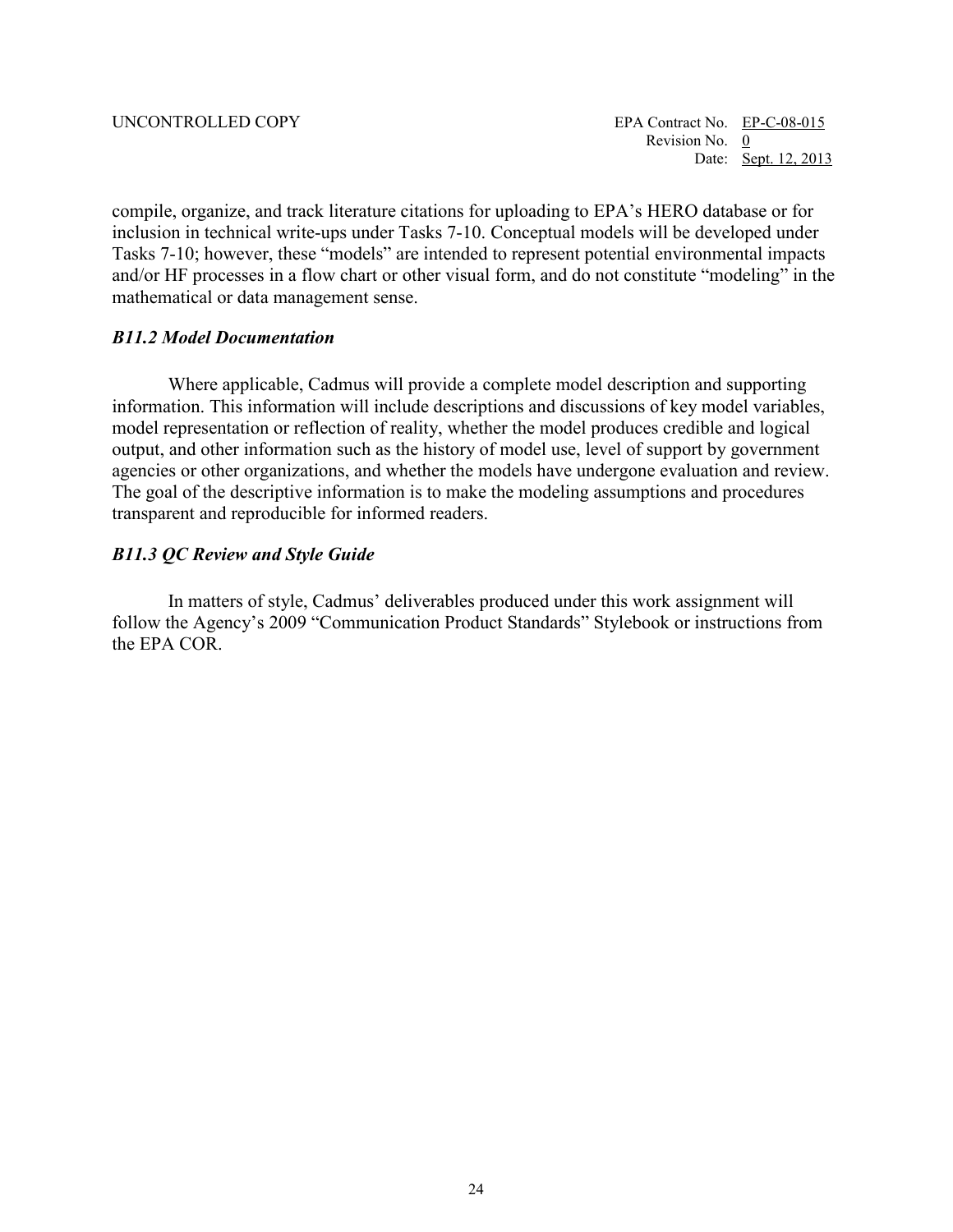### <span id="page-25-0"></span>**GROUP C: ASSESSMENT AND OVERSIGHT**

### <span id="page-25-1"></span> **C1. Assessment and Response Actions**

 citations to the HERO database and tracking the upload status of each citation under Tasks 3-5. All deliverables generated under this work assignment will be reviewed by Ms. Donna Jensen, the QA Technical Lead Reviewer for this work assignment, or her designee. In addition, Ms. Jensen or her designee will develop and oversee a protocol for uploading references or

 support staff. Cadmus will prepare a written protocol for approval by the EPA COR. The For Tasks 3 and 4, the upload protocol will follow the process demonstrated by HERO approved protocol will be used by Cadmus staff to upload documents or citations to HERO. Cadmus' protocol will include implementation of a HERO tracking spreadsheet that will list the citation for each reference, the reference source tag (using the source tags on the HERO hydraulic fracturing project page), HERO ID number (if provided after upload), and the update outcome as follows:

- Successful update
- Error message the error message will be described
- Resolution of message the resolution of the error will be described (including formatting changes, referral of the error to HERO support staff, and others identified during implementation of the task).

Each Cadmus QA Reviewer will work closely on an on-going basis with a particular staff member who will be uploading documents to confirm the document or citation correctly uploaded to the HERO database and contains the proper source tag. The QA Reviewers will complete their review within one week following upload of the document or citation to HERO. The QA Reviewers will also monitor the tracking sheet weekly to ensure upload issues are resolved and to identify and implement steps that can be taken prior to upload to correct repeated error triggers. Cadmus will seek approval of the protocol from the EPA COR prior to conducting QA. Note that the HERO tracking spreadsheet will be used to develop the biweekly progress report under Task 3; the HERO tracking spreadsheet will undergo QA prior to submission to the EPA COR.

 In addition, Cadmus will conduct literature searches under Task 4, and possibly under Tasks 7, 9, and 10. Cadmus will maintain a literature search record using a log sheet stored on and the Cadmus internal document identification number of documents retrieved for further Cadmus' internal SharePoint site. An example of the log is included in Appendix B. Information to be included in the research log includes details such as the Cadmus researcher, the site or Internet search engine, the search criteria, the total number of hits, the number of hits evaluated, review.

 terms prior to conducting any literature searches. The Cadmus QA Reviewers will review each Cadmus will obtain the EPA COR's approval of this log sheet and appropriate search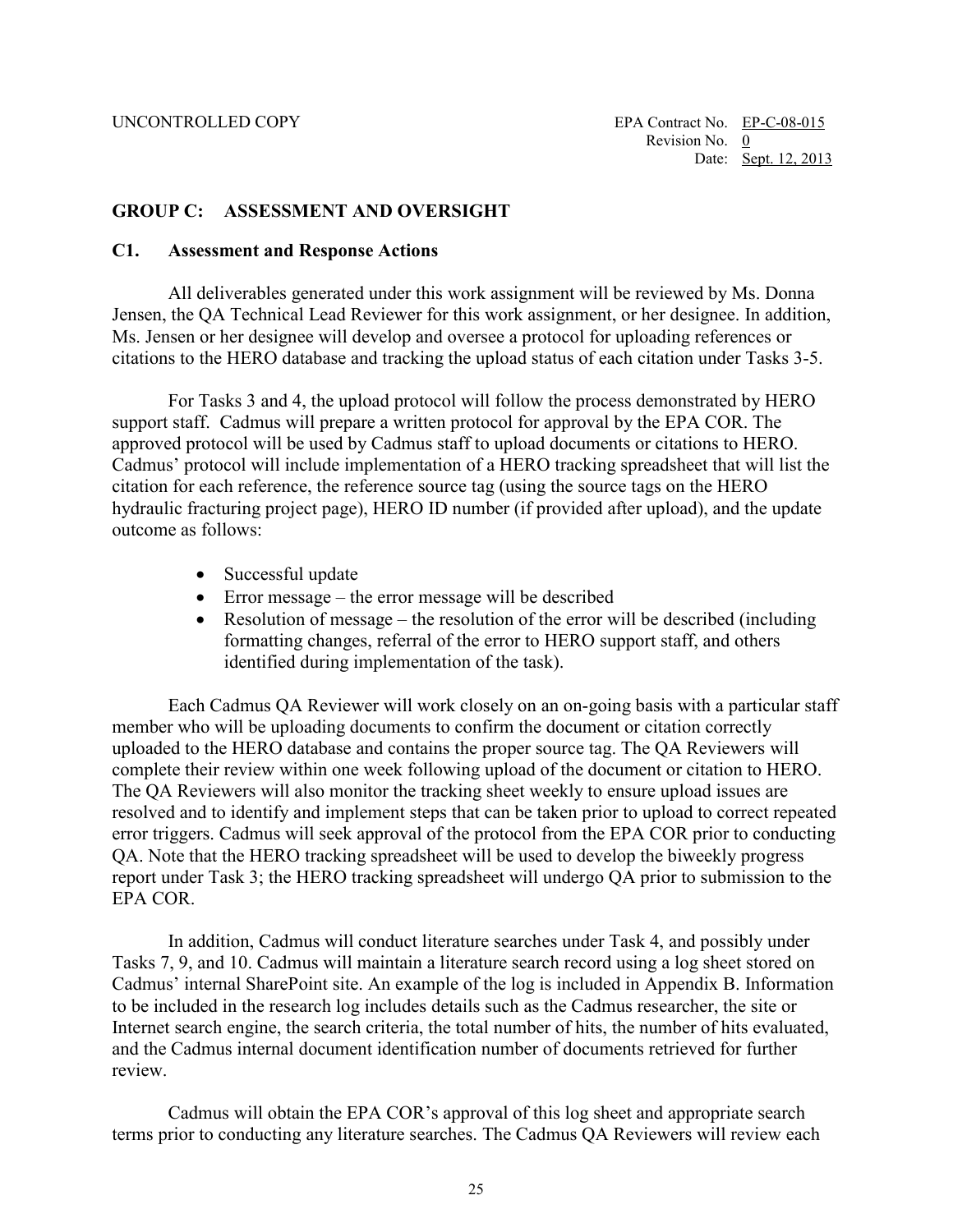will result in additional training or reassignment. of the retrieved documents and their checklist information investigated by each searcher. If the QA reviewer is satisfied with the outcome of his/her review after at least 20 references have been reviewed, he/she will review a minimum of 10 percent of the remaining literature searches prior to their upload to HERO and based on a weekly random selection of citations. Cadmus QA Reviewers will work with the searcher to resolve any issues and will contact the QA Technical Lead Reviewer or her designee about any concerns regarding the quality of the searches, which

 Under Task 6, Cadmus staff will evaluate data, literature, reports, and other documents being considered for the HFDWA to ensure that they meet the quality standards set in the NCEA Data and Literature Evaluation QAPP (see Exhibit 2). Evaluations will be conducted based on a protocol approved by the EPA COR. The Cadmus Lead Product Reviewer will review the findings under this task on an ongoing basis, ensuring that QA is complete within a week of the review of the respective materials.

Under Tasks 7-10, draft deliverables will be reviewed by the Cadmus Lead Project Reviewer or her designee within a week of their completion.

 In cases where quality issues are identified, the Cadmus Lead Product Reviewer will specific work assignment activities or the work assignment as a whole: the Cadmus Program work with the project staff to resolve any issues and will contact the Cadmus QAO or Project Manager about any concerns regarding the quality, which will result in additional training or reassignment. In extreme cases or upon direction from the EPA Contracting Officer or Contracting Officer's Representative, the following individuals have authority to stop work on Manager (Chi Ho Sham), the Cadmus Project Manager (Jonathan Koplos), the Cadmus QA Officer (Gene Fax), and the Director of Contracts (John Roman).

### <span id="page-26-0"></span>**C2. Reports to Management**

Cadmus will include QA activities in its monthly technical progress report to EPA and will provide verbal updates to the EPA COR, as necessary. QA reports will discuss limitations and constraints in the data sources, identify assumptions made about the information, and describe any information gaps and uncertainties.

In addition, during active phases of Tasks 3, 4, and 5, Cadmus will provide weekly or biweekly updates on progress and QA activities to the EPA COR. During active phases of Tasks 7 10, Cadmus experts will attend bi-weekly phone calls of the HFDWA technical writing group, reporting on progress and QA activities.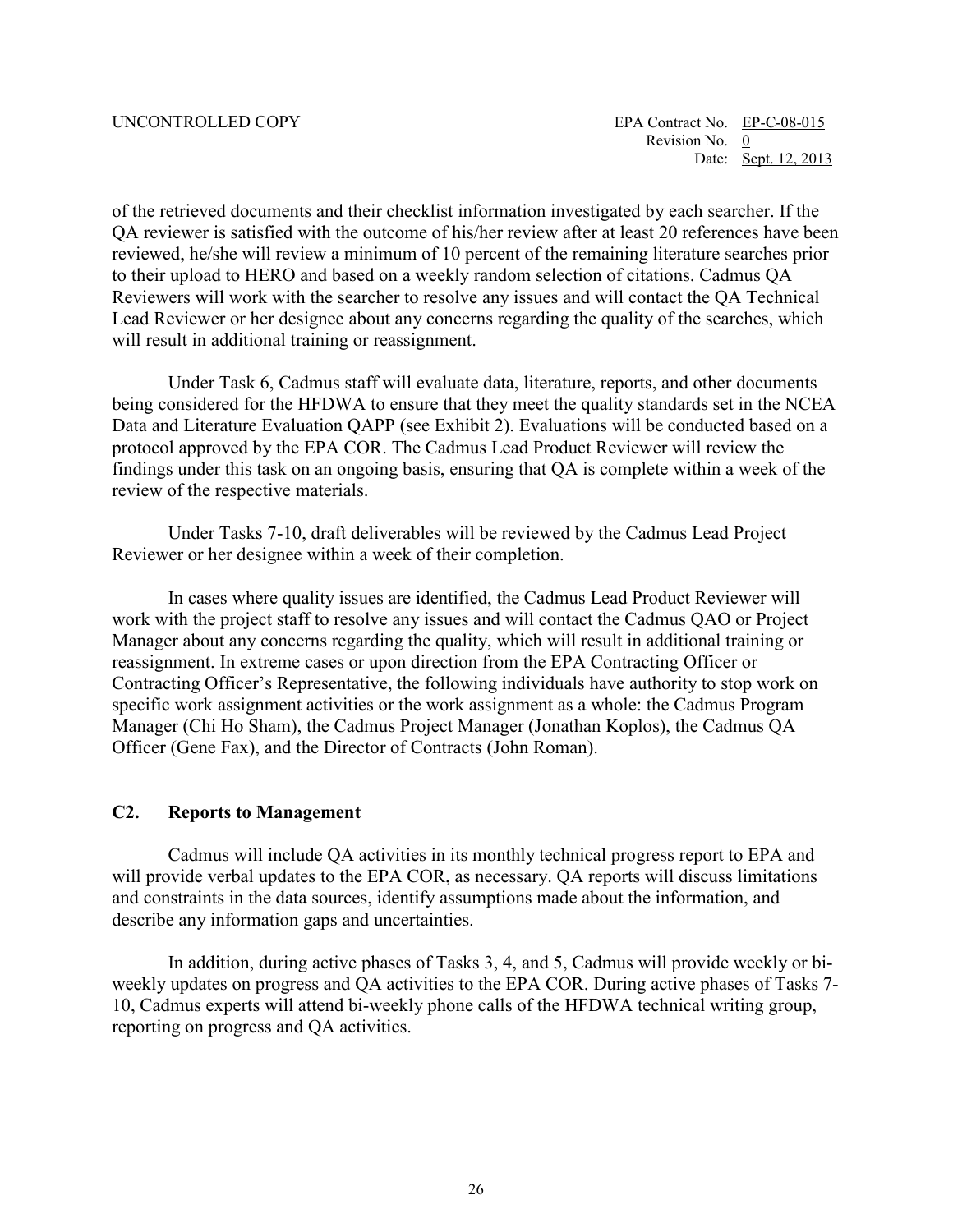## <span id="page-27-0"></span>**GROUP D: DATA VALIDATION AND USABILITY**

### <span id="page-27-1"></span>**D1. Data Review, Verification, and Validation**

EPA requirements for QAPPs specify that there be two types of analysis for each data item:

- 1. **Process of** *verification*. Verification confirms that the required QC acceptance criteria have been met.
- 2. **Process of** *validation.* Validation confirms that the requirements for a specific intended use have been fulfilled and determines whether specific user needs have been met.

 These analyses typically apply to primary data such as field or laboratory measurements that are to be generated as part of a work assignment. However, the purpose of the PQAPP generated under the same procedures that would apply to primary data generation. As applicable, Supplement is to provide metrics to demonstrate that existing (i.e., secondary) data were these procedures include appropriate sampling designs; sample collection and handling procedures, including chain-of-custody requirements; analytical methods; QC processes; and equipment calibration, testing, inspection, and maintenance procedures. Data verification and validation for this work assignment requires the review team to:

- Evaluate data sources that contain data subject to the above QA procedures (i.e., data sources that contain environmental measurements) for adherence to data verification and validation requirements,
- Conduct senior internal review of all work products,
- Revise work products based on the EPA COR's technical direction, and
- Ensure that project DQOs are met.

Methods for verification and validation to be used during reviews of work products are described below.

### <span id="page-27-2"></span>**D2. Verification and Validation Methods**

The procedures for verification consist primarily of examination to ensure that the requirements of specific QC acceptance criteria are met. The goal of data verification is to ensure that the data are complete, correct, and conform to the pre-determined collection, transmission, and analysis methods or procedures. Data verification evaluates, through a set of criteria, how closely the project's data quality procedures were followed.

Cadmus will not perform any mathematical or statistical procedures that would determine whether data should be rejected or transformed before statistical analysis. Instead, the QA team will perform independent review of deliverables to ensure compliance with criteria set forth in Section A7 of this PQAPP Supplement. In addition, an inherent part of the technical work under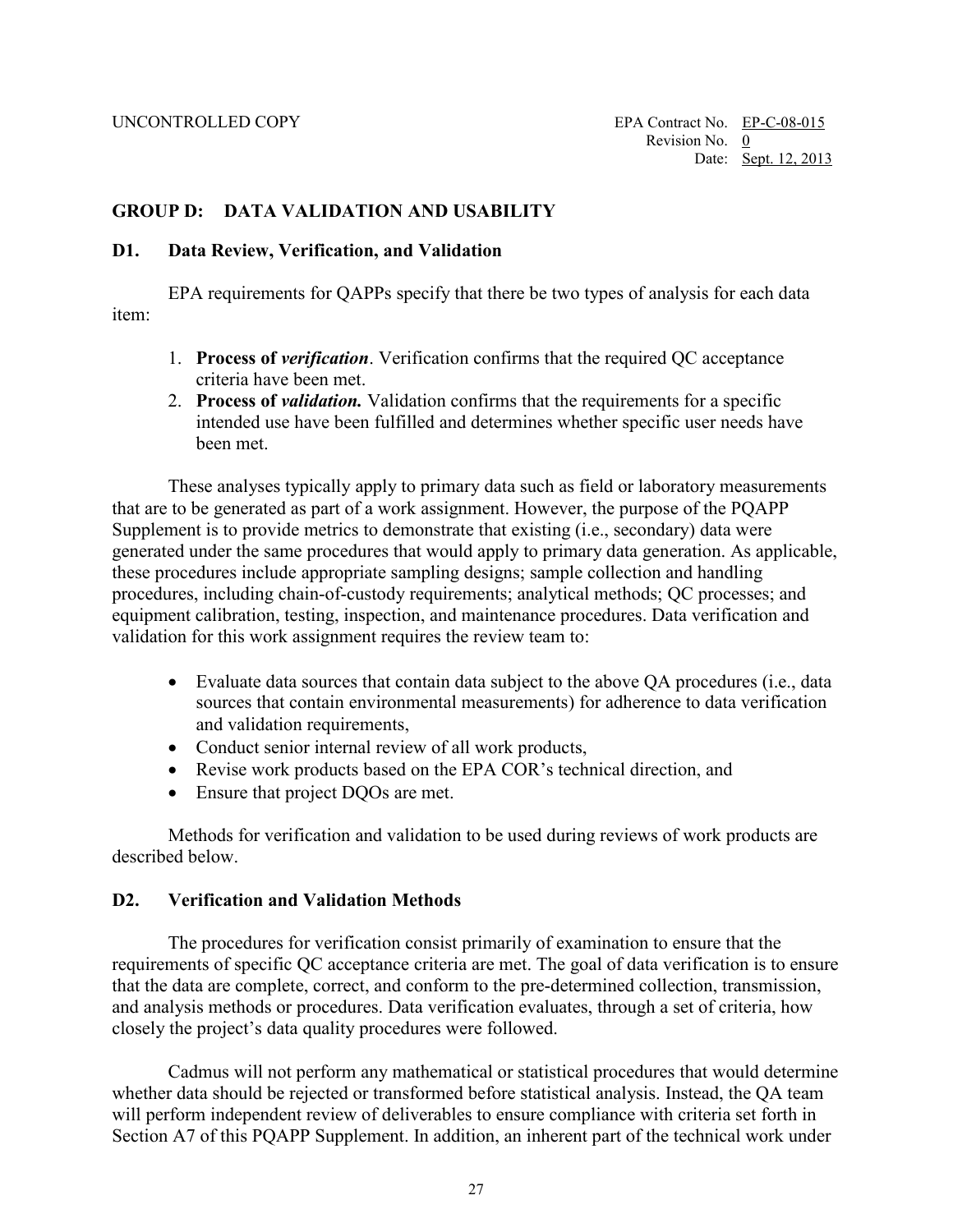several tasks of this work assignment (primarily Tasks 4 and 6, and potentially Tasks 3 and 5) is the evaluation of data sources in terms of EPA's Assessment Factors (see Section B9 of this PQAPP Supplement). Cadmus will document data sources in terms of these Assessment Factors for those data sources that rank as citable based on the flow chart in Exhibit 1.

 education, and experience as they relate to the objective of the project. A QA Technical Lead Reviewer performing verification or validation of data for a project has no direct operational The Cadmus QAO or QA Technical Lead Reviewer assigned by the QAO is responsible for the verification and validation processes and will serve as an independent examiner. QA Technical Lead Reviewers are chosen by the QAO based on the individual's field of expertise, function on the project. If independence and objectivity cannot be preserved by assigning an inhouse reviewer, Cadmus will use an outside expert consultant.

### <span id="page-28-0"></span>**D3. Reconciliation with User Requirements**

Cadmus understands that the work products resulting from this work assignment will be used by EPA. To that end, Cadmus will strive to develop and prepare products of high quality that represent the issues facing EPA, which are developed in a manner and style appropriate to the target audience(s). The Agency will determine which information and reports generated under this work assignment are of adequate quality for decision making and may seek peer review or public comment.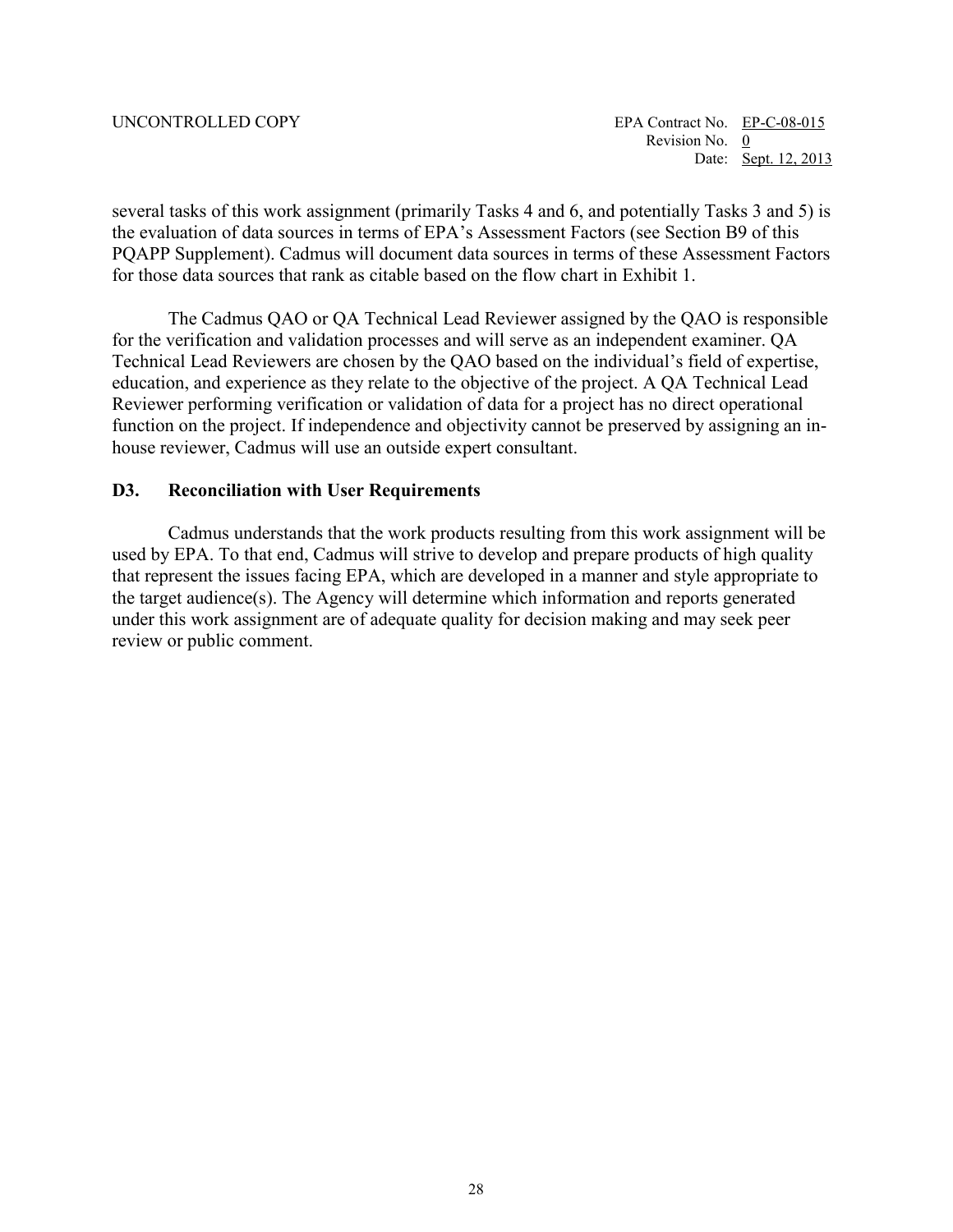### <span id="page-29-0"></span> **Appendix A. QA Project Plan Elements for Work Assignment 5-83**

| QA Project Plan Element                                         | Addressed<br>in PQAPP | Addressed in<br>this Project-<br>Specific<br>Supplement | Addressed<br>in Work<br>Plan | Not<br>Relevant to<br>this Work<br>Assignment |  |
|-----------------------------------------------------------------|-----------------------|---------------------------------------------------------|------------------------------|-----------------------------------------------|--|
| <b>Group A: Project Management Elements</b>                     |                       |                                                         |                              |                                               |  |
| A1 Title and Approval Sheet                                     | ✓                     | ✓                                                       |                              |                                               |  |
| A2 Table of Contents                                            | ✓                     | ✓                                                       |                              |                                               |  |
| A3 Distribution List                                            | ✓                     | ✓                                                       |                              |                                               |  |
| A4 Project/Task Organization                                    | ✓                     | ✓                                                       | $\checkmark$                 |                                               |  |
| A5 Problem Definition/Background                                | ✓                     | ✓                                                       | ✓                            |                                               |  |
| A6 Project Task/Description                                     |                       | ✓                                                       | ✓                            |                                               |  |
| A7 Quality Objectives and Criteria                              | ✓                     | ✓                                                       |                              |                                               |  |
| A8 Special Training/Certification                               |                       | ✓                                                       | ✓                            |                                               |  |
| A9 Documents and Records                                        | ✓                     | ✓                                                       |                              |                                               |  |
| <b>Group B: Data Generation and Acquisition</b>                 |                       |                                                         |                              |                                               |  |
| B1 Sampling Process Design (Experimental Design)                |                       |                                                         |                              | ✓                                             |  |
| <b>B2 Sampling Methods</b>                                      |                       |                                                         |                              | ✓                                             |  |
| B3 Sample Handling and Custody                                  |                       |                                                         |                              | $\checkmark$                                  |  |
| <b>B4 Analytical Methods</b>                                    |                       |                                                         |                              | $\checkmark$                                  |  |
| <b>B5 Quality Control</b>                                       |                       |                                                         |                              | $\checkmark$                                  |  |
| B6 Instrument/Equipment Testing, Inspection, and<br>Maintenance |                       |                                                         |                              | ✓                                             |  |
| B7 Instrument/Equipment Calibration and Frequency               |                       |                                                         |                              | $\checkmark$                                  |  |
| B8 Inspection/Acceptance of Supplies and Consumables            |                       |                                                         |                              | ✓                                             |  |
| <b>B9 Non-direct Measurements</b>                               | $\checkmark$          | $\checkmark$                                            | ✓                            |                                               |  |
| <b>B10 Data Management</b>                                      | ✓                     | ✓                                                       | ✓                            |                                               |  |
| <b>Group C: Assessment and Oversight Elements</b>               |                       |                                                         |                              |                                               |  |
| C1 Assessments and Response Actions                             | ✓                     | ✓                                                       |                              |                                               |  |
| C2 Reports to Management                                        | $\checkmark$          | $\checkmark$                                            |                              |                                               |  |
| <b>Group D: Data Validation and Usability Elements</b>          |                       |                                                         |                              |                                               |  |
| D1 Data Review, Verification, and Validation                    | ✓                     | ✓                                                       |                              |                                               |  |
| D2 Verification and Validation Methods                          | ✓                     | ✓                                                       |                              |                                               |  |
| D3 Reconciliation with User Requirements                        | ✓                     | ✓                                                       |                              |                                               |  |